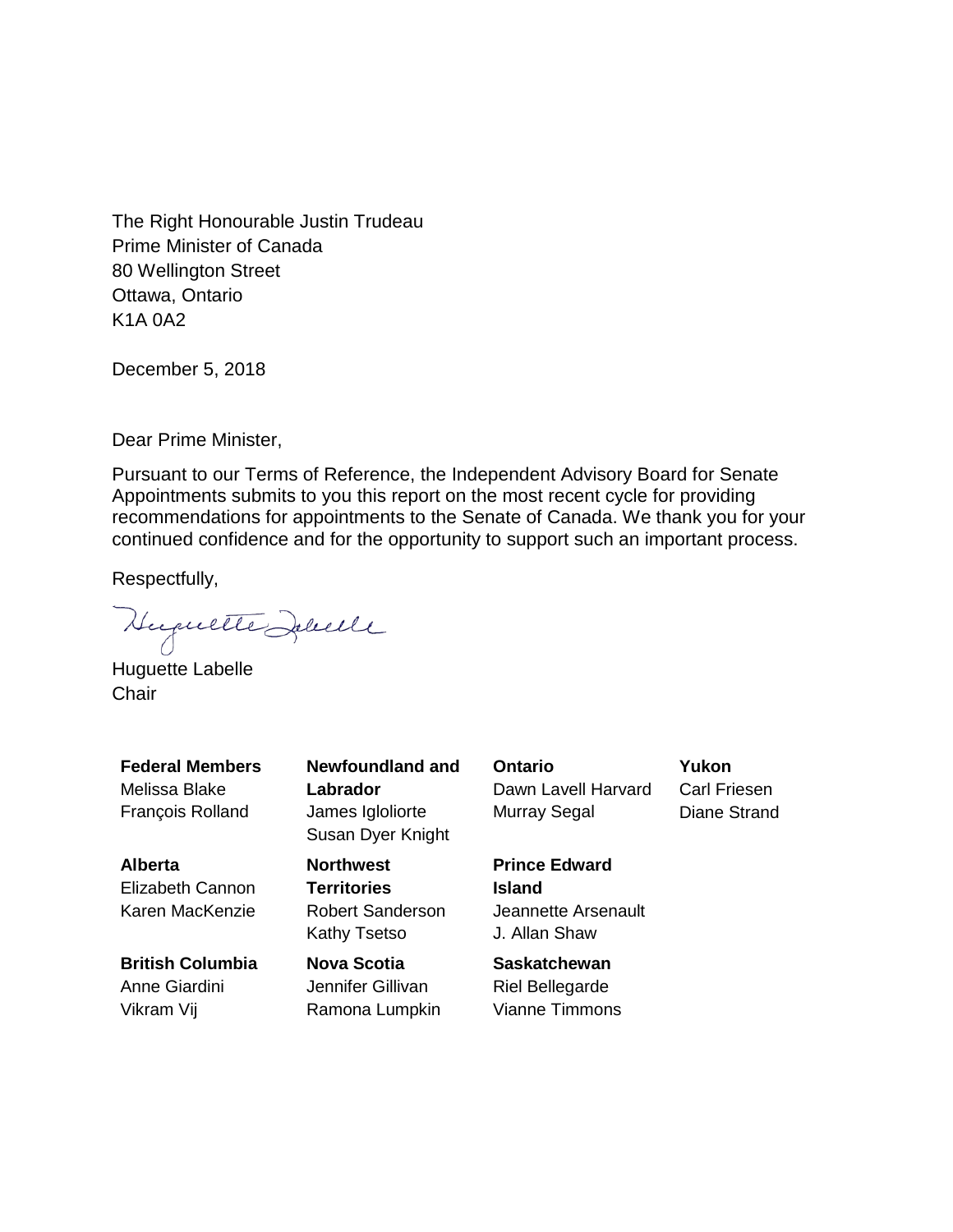# **Table of Contents**

| 1.  |  |  |  |  |
|-----|--|--|--|--|
| 2.  |  |  |  |  |
| 3.  |  |  |  |  |
| 4.  |  |  |  |  |
| 5.  |  |  |  |  |
| 6.  |  |  |  |  |
| 7.  |  |  |  |  |
| 8.  |  |  |  |  |
| 9.  |  |  |  |  |
| 10. |  |  |  |  |
| 11. |  |  |  |  |
| 12. |  |  |  |  |
| 13. |  |  |  |  |
|     |  |  |  |  |
|     |  |  |  |  |
|     |  |  |  |  |
|     |  |  |  |  |
|     |  |  |  |  |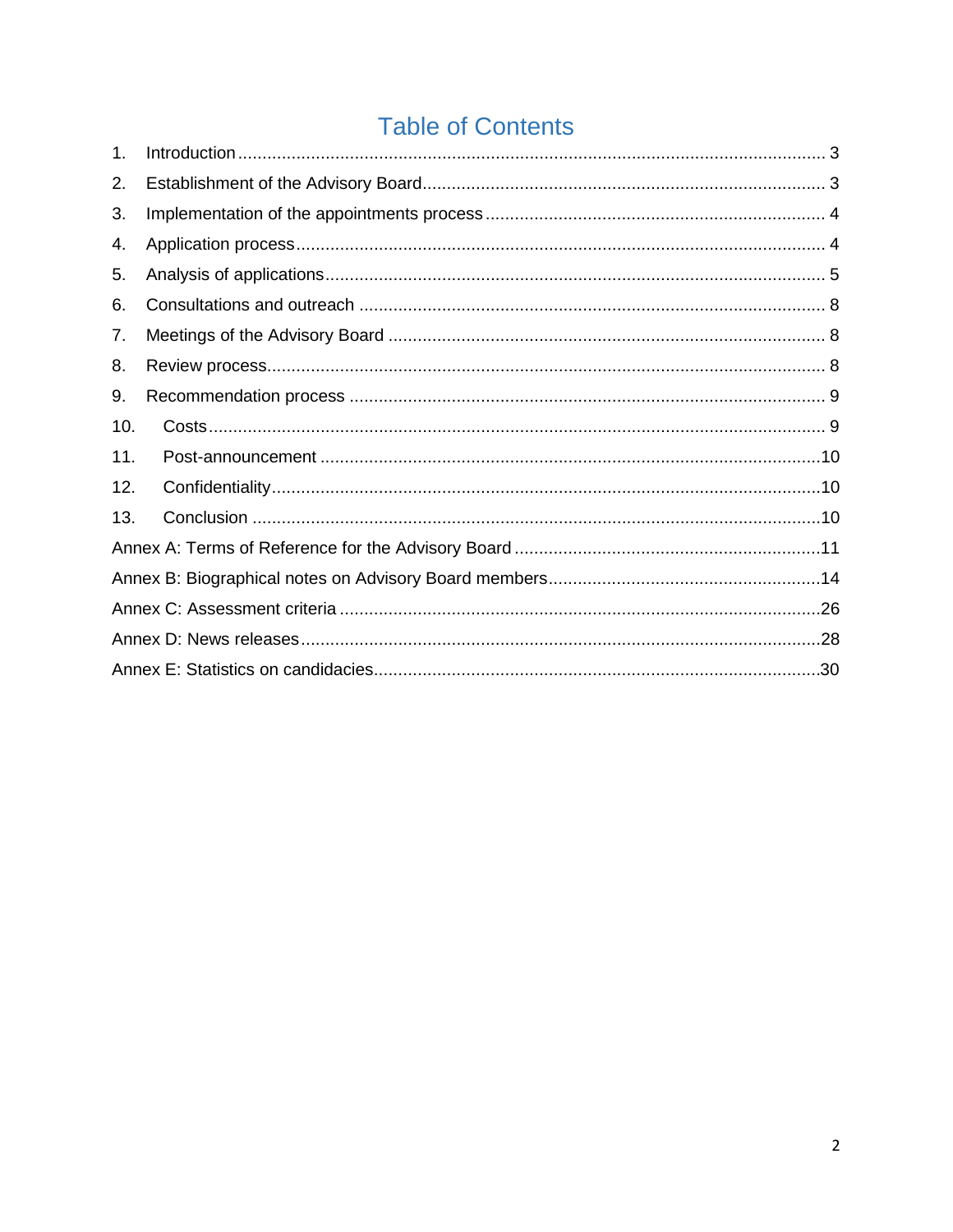# **Report of the Independent Advisory Board for Senate Appointments Spring 2018 (April 2018 – September 2018)**

# <span id="page-2-0"></span>**1. Introduction**

This report has been prepared pursuant to paragraph 13 of the Terms of Reference [\(See Annex A\)](#page-10-0) of the Independent Advisory Board for Senate Appointments (Advisory Board) which states:

# *Reporting*

**13 (1)** Within three months after submitting the names of qualified candidates to the Prime Minister, under the transitional process and following each subsequent appointment process, the Advisory Board must provide a report, in both official languages, to the Prime Minister that contains information on the process, including on the execution of the terms of reference, the costs relating to the Advisory Board's activities and statistics relating to the applications received.

**(2)** In addition, the report may provide recommendations for improvements to the process.

**(3)** The report must be made public.

This is the fourth report of the Advisory Board, which covers the *Spring 2018* cycle. The Advisory Board's previous reports are available on our [website.](https://www.canada.ca/en/campaign/independent-advisory-board-for-senate-appointments.html)

# <span id="page-2-1"></span>**2. Establishment of the Advisory Board**

The Advisory Board is an independent and non-partisan body whose mandate is to provide non-binding merit-based recommendations to the Prime Minister on Senate nominations. It was established by the Governor in Council (GIC) on January 19, 2016 [\(Order in Council](http://www.pco-bcp.gc.ca/oic-ddc.asp?lang=eng&txtToDate=&txtPrecis=senate&Page=secretariats&txtOICID=&txtAct=&txtBillNo=&txtFromDate=&txtDepartment=&txtChapterNo=&txtChapterYear=&rdoComingIntoForce=&DoSearch=Search+/+List&pg=3&viewattach=31695&blnDisplayFlg=1&pedisable=true)  [PC 2016-0011\)](http://www.pco-bcp.gc.ca/oic-ddc.asp?lang=eng&txtToDate=&txtPrecis=senate&Page=secretariats&txtOICID=&txtAct=&txtBillNo=&txtFromDate=&txtDepartment=&txtChapterNo=&txtChapterYear=&rdoComingIntoForce=&DoSearch=Search+/+List&pg=3&viewattach=31695&blnDisplayFlg=1&pedisable=true). The Terms of Reference [\(See Annex A\)](#page-10-0) for the Advisory Board were also approved by the GIC and made public through the same Order in Council. Members of the Advisory Board are appointed pursuant to paragraph 127.1(1)(c) of the *Public Service Employment Act* as special advisers to the Prime Minister.

The Advisory Board consists of three permanent federal members, one of whom is appointed as Chairperson, and two members chosen from each of the provinces/territories where a vacancy is to be filled. The federal members participate in deliberations related to all vacancies, whereas the provincial/territorial members participate in deliberations related to vacancies in their respective province/territory. Federal members were appointed in April 2018, the Chairperson was reappointed in July 2018, while appointments for provincial/territorial members were made between April 2018 and July 2018.

<span id="page-2-2"></span>Further information on the establishment of the Advisory Board and the previous cycles can be found on our [website.](https://www.canada.ca/en/campaign/independent-advisory-board-for-senate-appointments.html) Biographical notes for members involved in the cycle covered by this report can be found in [Annex B.](#page-13-0)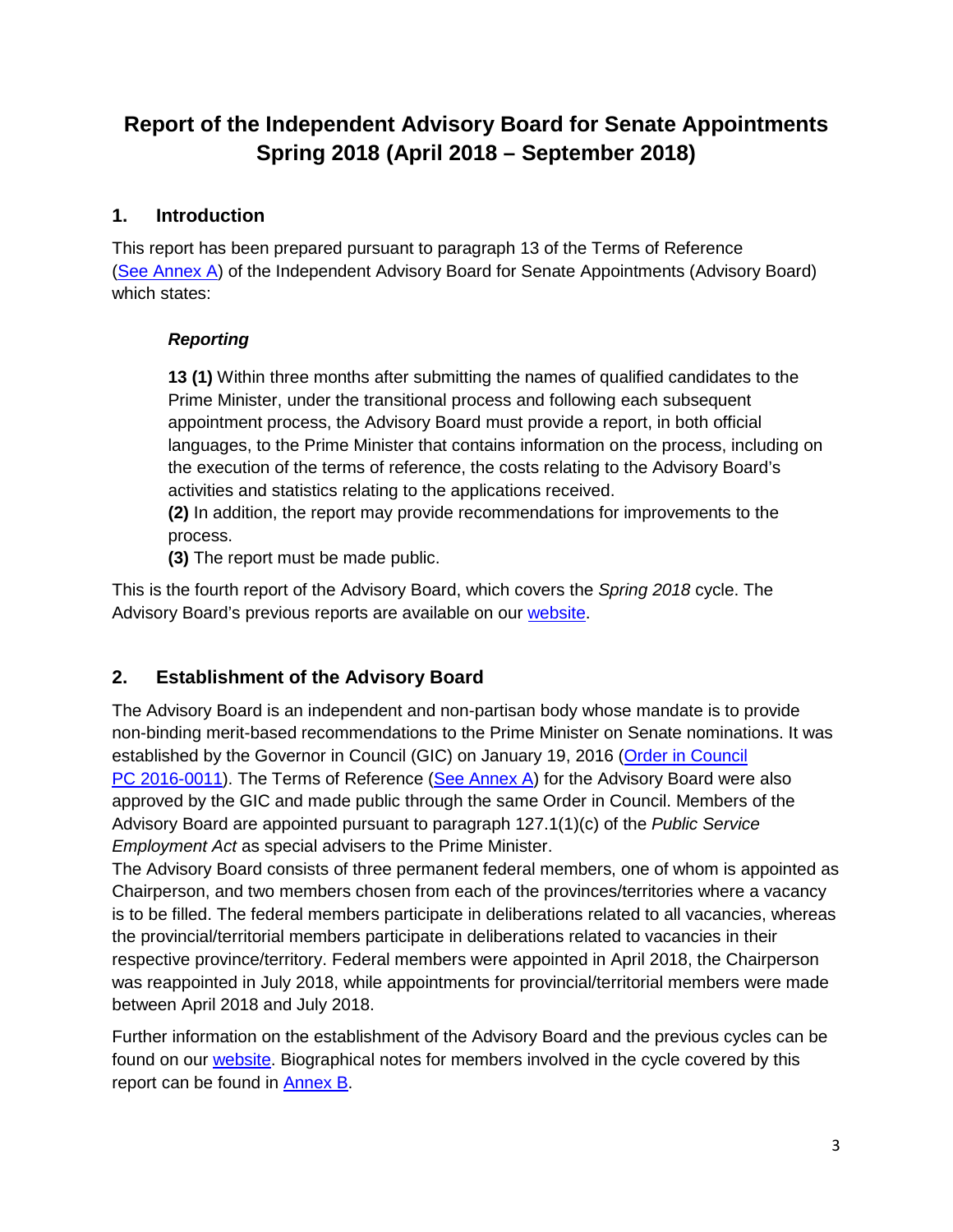# **3. Implementation of the appointments process**

Since its establishment in January 2016, the Advisory Board has conducted four Senate appointments cycles, with the most recent cycle launched on February 21, 2018. On this date, the Minister of Democratic Institutions also announced some enhancements to the Senate appointments process, including:

- keeping applications open year-round, so Canadians are able to apply for a Senate appointment at any time;
- retaining submitted applications for two years, so that individuals can be considered for appointment to the Senate throughout the two years following the submission of their application; and,
- adding the ability for organizations or individuals to nominate potential candidates.

# **Spring 2018 Cycle**

The *Spring 2018* cycle sought to fill 17 current and anticipated 2018 vacancies in Alberta, British Columbia, Newfoundland and Labrador, Northwest Territories, Nova Scotia, Ontario, Prince Edward Island, Quebec, Saskatchewan and Yukon.

| <b>Province/Territory</b>    | <b>Vacancies</b> | <b>Province/Territory</b>   | <b>Vacancies</b> |
|------------------------------|------------------|-----------------------------|------------------|
| Alberta                      | 2                | Ontario                     | 5                |
| <b>British Columbia</b>      |                  | <b>Prince Edward Island</b> |                  |
| Newfoundland and<br>Labrador |                  | Quebec                      | 2                |
| <b>Northwest Territories</b> |                  | Saskatchewan                |                  |
| Nova Scotia                  | 2                | Yukon                       |                  |

# <span id="page-3-0"></span>**4. Application process**

As with every cycle since the summer of 2016, Canadians had the opportunity to apply directly for an appointment to the Senate. Applicants applied online through the [Senate Appointments](https://senate-appointments.canada.ca/lgn.asp?lang=eng)  [Self-Serve system.](https://senate-appointments.canada.ca/lgn.asp?lang=eng) The Advisory Board encouraged Canadians to apply by April 3, 2018.

**Note:** For the Yukon, the Advisory Board decided to conduct further outreach activities to ensure the broadest number of Yukoners were made aware of the opportunity and had a chance to apply. A new call for Yukon applications was launched in July and closed four weeks later on August 8, 2018.

Applicants who had submitted an application package in the preceding two years were not required to submit a new application. However, they could update any of their documents and those updates were considered by the Advisory Board.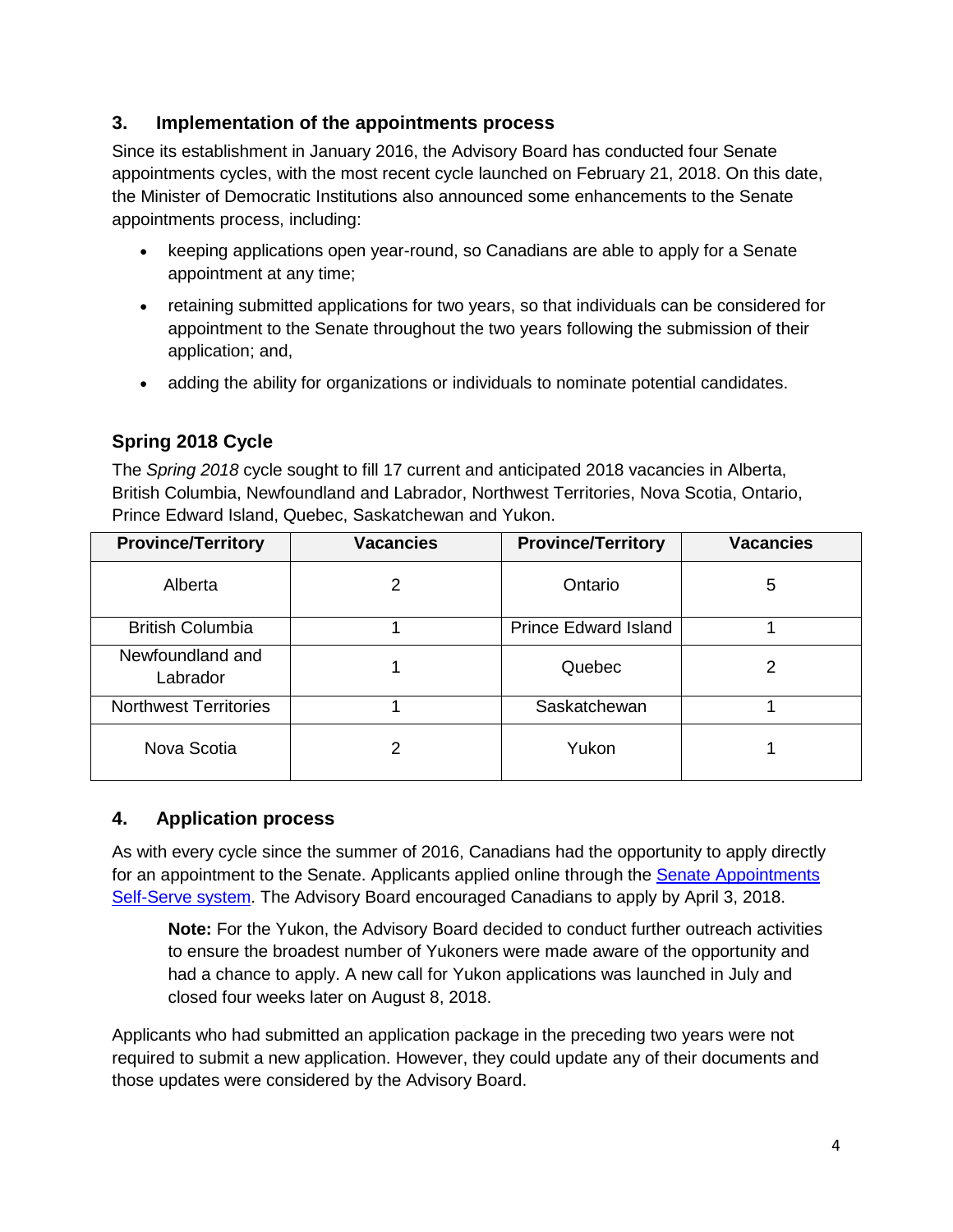# <span id="page-4-0"></span>**5. Analysis of applications**

The Advisory Board received 670 new applications during the *Spring 2018* cycle. This is in addition to the 2,562 applicants who already had a valid application package on record. Therefore, a total of 3,232 applications were reviewed by the Advisory Board. The pool of applicants included a diverse slate of individuals with a wide breadth of backgrounds, skills, knowledge and experience.

# **3,232 applicants**

**Note:** 180 individuals were nominated for a Senate appointment. Of this number, 60% submitted or had already submitted an application for consideration by the Advisory Board.

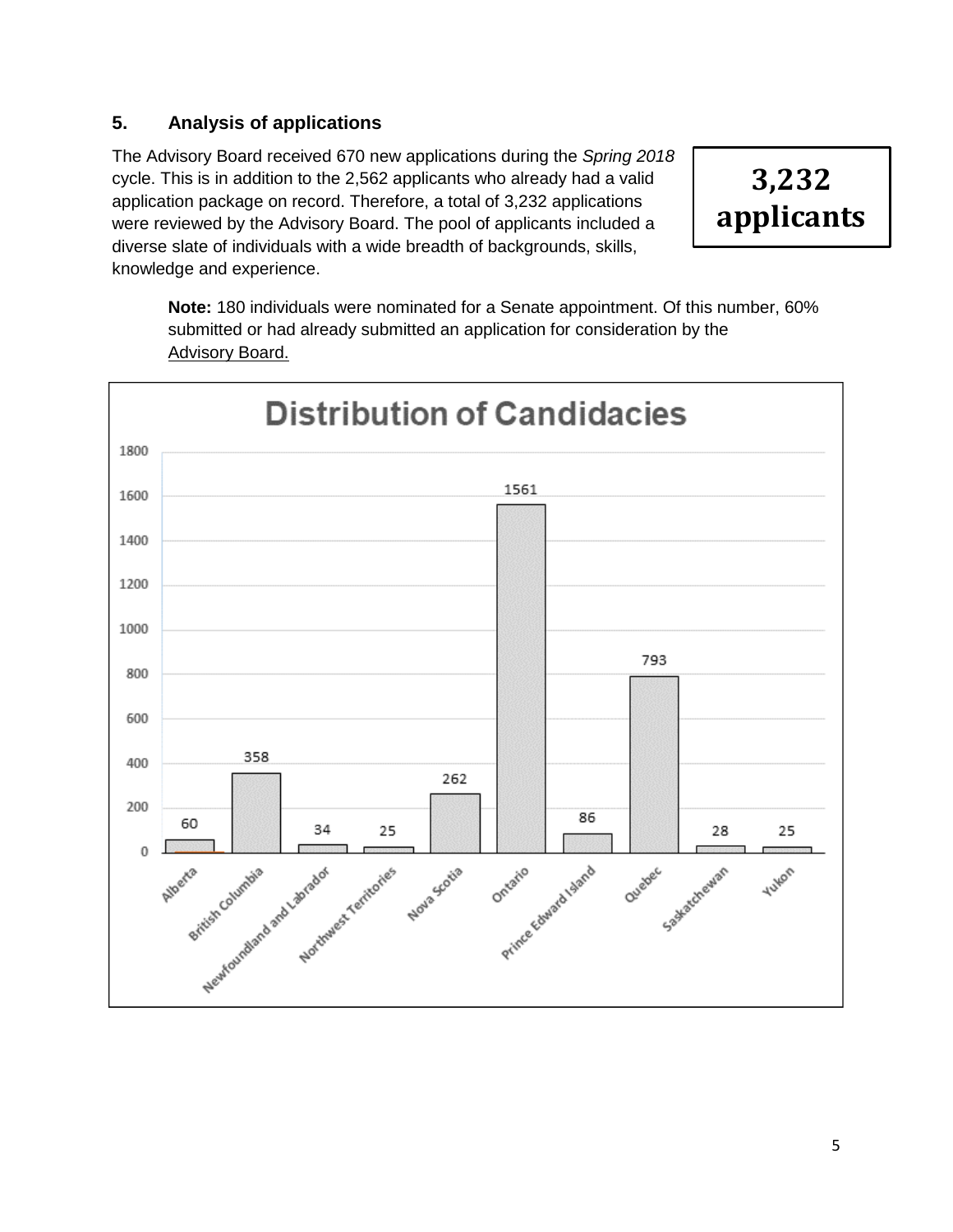

#### *Gender*

Of the 3,232 applicants, 40% were women. In comparison, the population estimate in Canada of women on July 1, 2017 was just over 50%. [1](#page-5-0)

# *First Official Language*

Applicants were required to identify their first official language. The majority of applicants identified English as their first official language (73%), whereas 27% identified French as their first official language. The representation of applicants who identified French as their first official language was greater when compared with the Canadian population (27% vs. 22.2%).[2](#page-5-1)





#### *Bilingualism*

Applicants were asked to identify their proficiency in their second official language. Almost half of applicants indicated they were bilingual at a fluent or functional level.

<span id="page-5-0"></span> <sup>1</sup> <https://www150.statcan.gc.ca/t1/tbl1/en/tv.action?pid=1710000501&pickMembers%5B0%5D=1.1&pickMembers%5B1%5D=2.1>

<span id="page-5-1"></span><sup>2</sup> <http://officiallanguages.gc.ca/en/statistics/canada>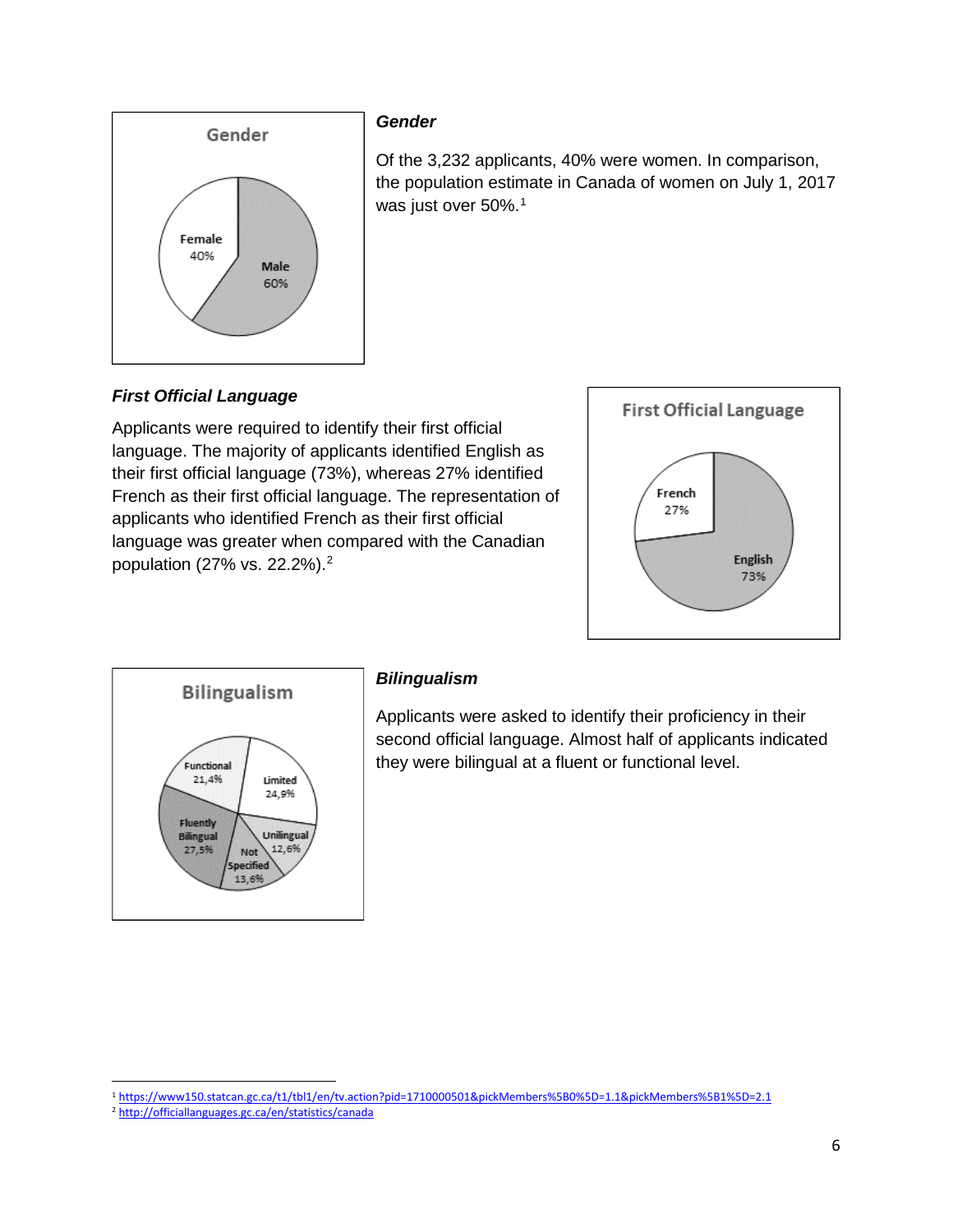# *Diversity (self-identified)*

Applicants had the option to provide responses to questions regarding diversity when creating their online profile. They could self-identify in one or more of the categories provided. The chart below depicts the number of times the category was selected by applicants.



Indigenous representation was higher than the Canadian population (11.6% vs. 4.9%<sup>[3](#page-6-1)</sup>), whereas representation of persons with disabilities was lower (9.6% vs. 22.3%<sup>4</sup>). Visible minority representation was slightly above that of the Canadian population (23.8% vs. 22.3%<sup>3</sup>).

A further breakdown of the data by province/territory can be found in [Annex E.](#page-28-0)

<span id="page-6-1"></span><span id="page-6-0"></span> <sup>3</sup> <https://www12.statcan.gc.ca/census-recensement/2016/dp-pd/prof/index.cfm?Lang=E>

<sup>4</sup> <https://www150.statcan.gc.ca/t1/tbl1/en/tv.action?pid=1310037401>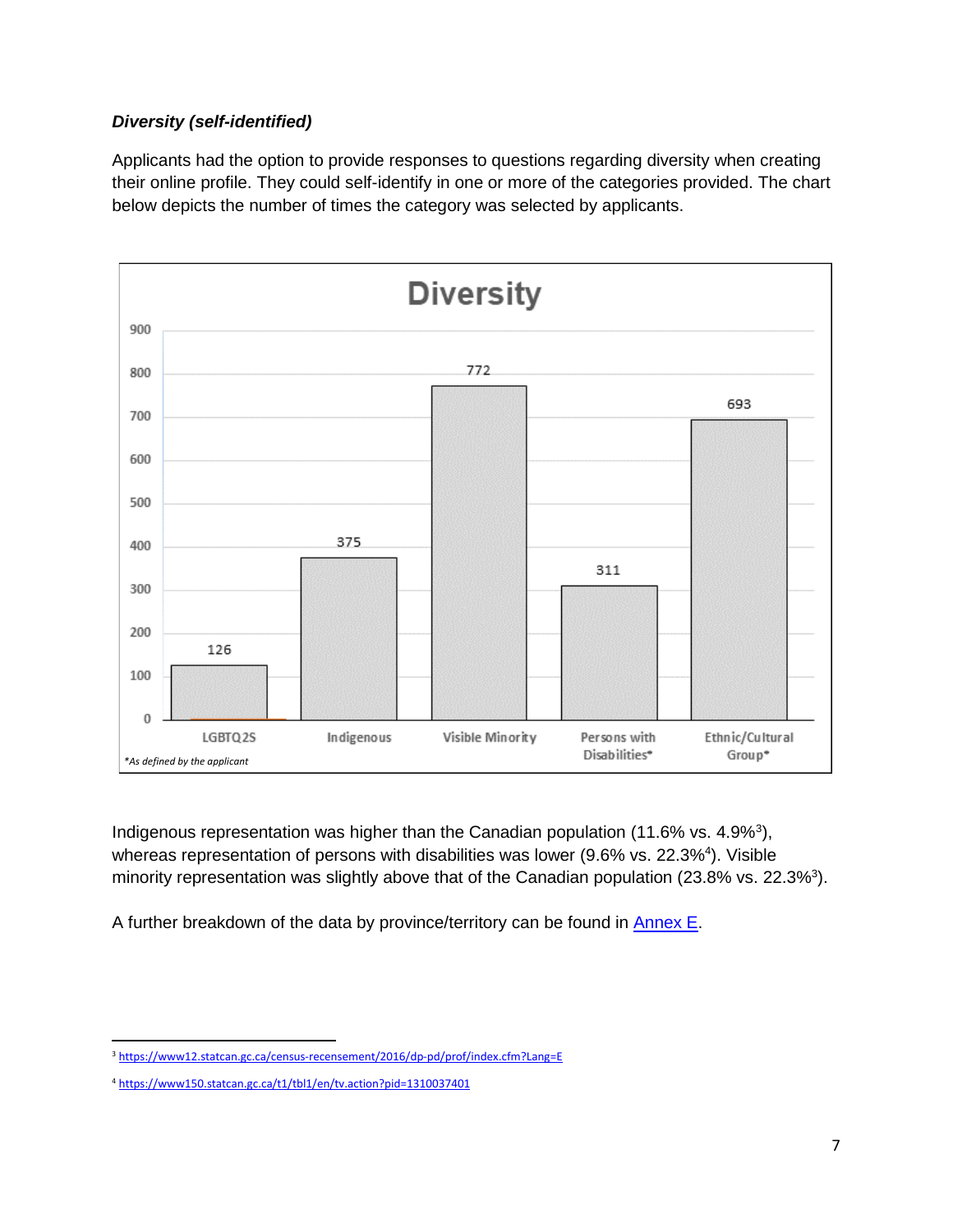# **6. Consultations and outreach**

# **1,765 organizations**

The Advisory Board's ongoing outreach efforts aim to ensure that a diverse slate of individuals, with a variety of backgrounds, skills, knowledge and experience desirable for a well-functioning Senate are brought forward.

Early in March 2018, the Advisory Board engaged with national, provincial/territorial and local organizations to share information regarding the appointment process broadly among Canadians. Organizations were invited to reach out to their members and networks to identify high-calibre candidates who met the assessment criteria and encourage them to apply.

In total, to help ensure that the largest number of individuals were made aware of the process, the Advisory Board more than doubled the number of organizations that were contacted in the *Winter 2017* cycle. The Advisory Board reached out to 1,765 organizations across the country, focusing on the 10 provinces and territories targeted for this cycle. This includes the second round of outreach conducted with Yukon organizations in July 2018.

A full list of the organizations can be found on the Advisory Board's website. These organizations represented Indigenous peoples, women, people with disabilities, LGBTQ2S groups, linguistic, minority and ethnic communities, service groups, educational and academic organizations, professional and regulatory organizations, the not-for-profit sector, as well as labour and business interests.

# <span id="page-7-0"></span>**7. Meetings of the Advisory Board**

A total of 11 deliberation meetings were held for the *Spring 2018* cycle. Most of these meetings were held in-person in Ottawa, with some members at times participating remotely. Tele/video conferences were also used over the course of the cycle to provide updates, engage in discussions and minimize costs related to travel.

As noted in the Terms of Reference, the Advisory Board is supported by the Privy Council Office (PCO), and the head of the Senior Personnel Secretariat (or her delegate) acts as the *ex officio* secretary to the Advisory Board.

# <span id="page-7-1"></span>**8. Review process**

Members of the Advisory Board conducted a comprehensive review of the applications submitted for their consideration. Federal members reviewed all applications, while the provincial/territorial members reviewed only those that were received for their province/territory.

Once the members completed their individual reviews, the provincial/territorial advisory boards convened to undertake their deliberations. This was consistent with the approach used for previous cycles. The meeting concluded with a list of recommendations to the Prime Minister. Decisions were achieved using a consensus approach. We note that two members recused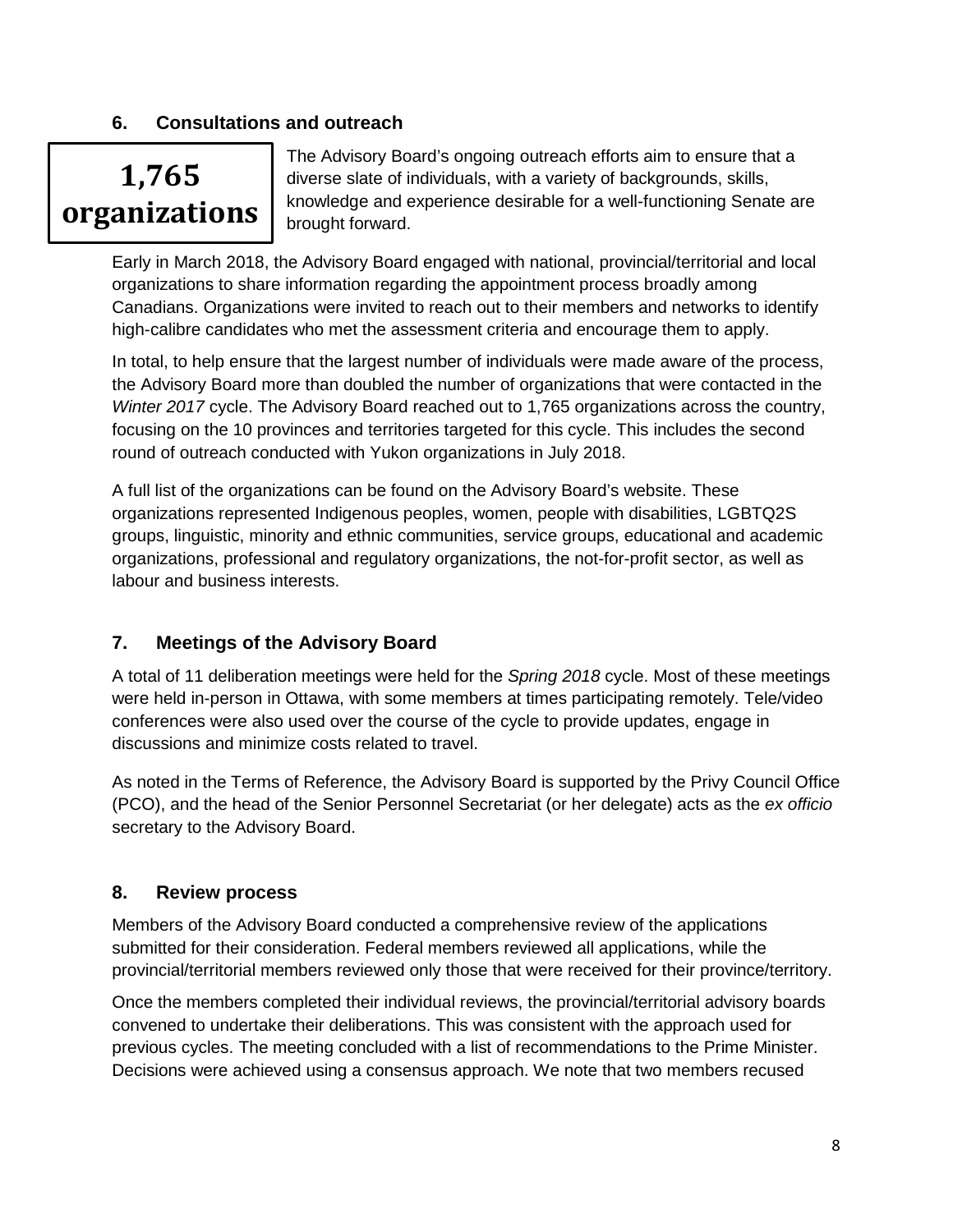themselves from the review and discussions regarding specific applicants due to personal relationships.

The assessment criteria, as provided by the Prime Minister, were used as the foundation for the review of applications and were applied in a fair and consistent manner.

The recommended candidates were subject to the due diligence required for those seeking public office to confirm their suitability.

At all times, the members observed the highest standards of impartiality, integrity, objectivity and confidentiality in consideration of candidates.

# <span id="page-8-0"></span>**9. Recommendation process**

The Advisory Board established a list of qualified candidates for each of the targeted vacancies in the timeframe requested for submitting recommendations. The Prime Minister was provided with a package that included the list of recommended candidates in alphabetical order (i.e. without ranking or prioritization). The package included a short synopsis to highlight the merits of each of the recommended candidates, as well as the application form, curriculum vitae and reference letters provided by the candidates.

# <span id="page-8-1"></span>**10. Costs**

In all cycles, the Advisory Board made efforts to minimize expenses. Further to our previous report, we are pleased to provide the final costs for the *Winter 2017* cycle. Total costs for the *Winter 2017* cycle were \$414,016. This included travel expenditures related to the Advisory Board's work and members' per diems (within the range of \$550 - \$650 for the Chairperson and \$375 - \$450 for other members), totaling \$52,502. This represented the work of nine Advisory Board members; three federal members as well as two provincial members for each of the provinces involved (New Brunswick, Nova Scotia and Ontario). The remainder of the expenses are incremental costs incurred by PCO to support the Advisory Board, including salaries and translation costs.

Expenses for the *Spring 2018* cycle are still being processed. Estimated costs are in the range of \$550,000. Of that amount, estimated travel expenditures for the Advisory Board's in-person meetings and per diems for the work of the 21 members involved in this cycle would total approximately \$160,000. In the next report, given the new ongoing nature of the application and appointments process, and for administrative efficiency purposes, costs will be reported on a fiscal year (i.e. April 1, 2018 to March 31, 2019) basis. These costs will include expenditures incurred during this cycle.

<span id="page-8-2"></span>In accordance with the Advisory Board's Terms of Reference, the costs stated in these reports relate to the Advisory Board's activities. Additional costs incurred by PCO are part of PCO's operations and are reported through the department's reporting to Parliament.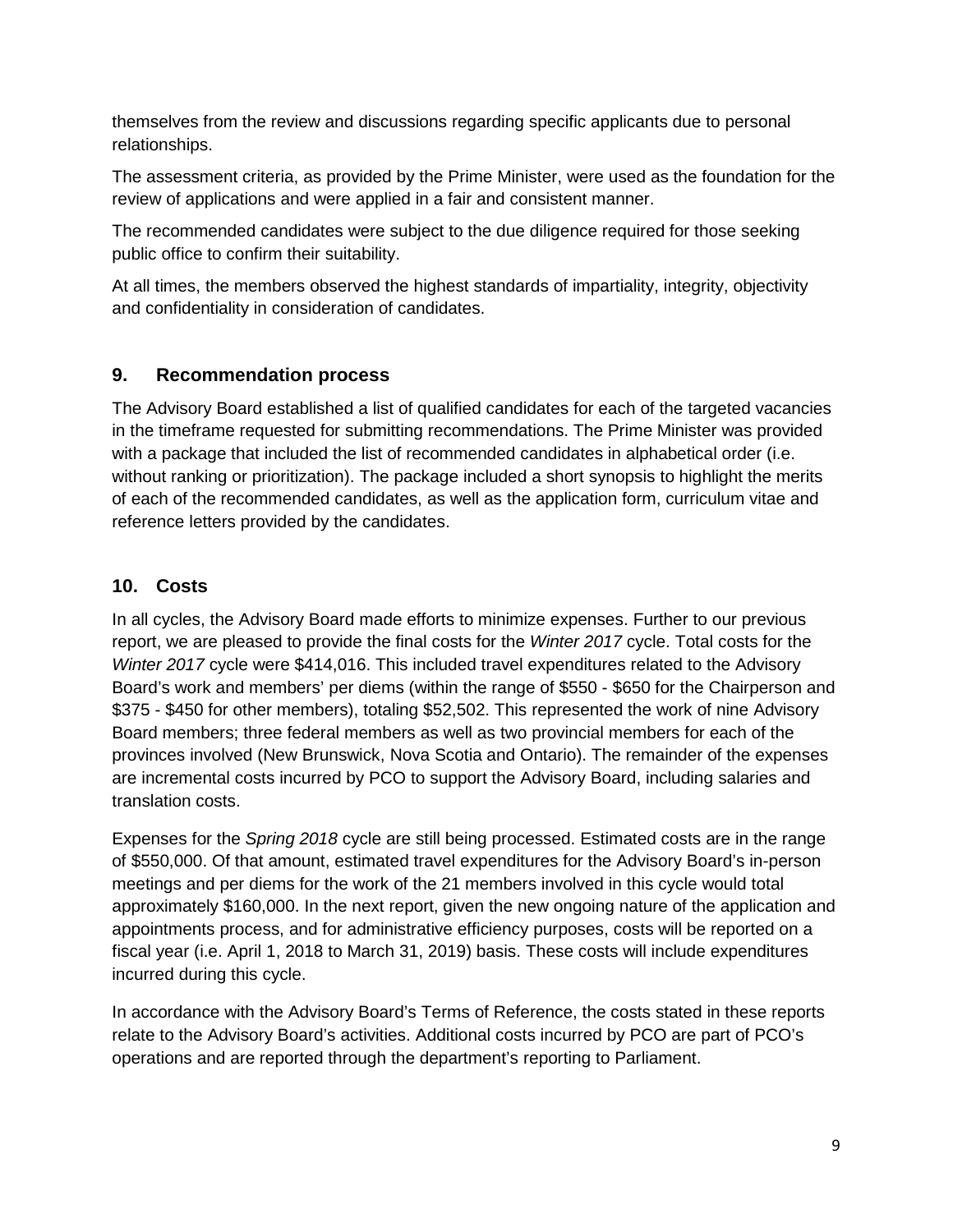## **11. Post-announcement**

All applicants who were not appointed to the Senate received or will receive a message expressing the Advisory Board's appreciation for their participation and reminding them that their application will be retained for a period of two years. We will also express our appreciation to the organizations that encouraged individuals to apply and look forward to their continued engagement in future Senate appointment cycles.

# <span id="page-9-0"></span>**12. Confidentiality**

In keeping with the Terms of Reference, the Advisory Board's activities were conducted with strict confidentiality. Information that was brought before the members was held in confidence and information on candidacies was not disclosed, pursuant to the provisions of the *Access to Information Act* and *Privacy Act*. Therefore, the Advisory Board has not and will not publicly share any information pertaining to candidates.

# <span id="page-9-1"></span>**13. Conclusion**

The Advisory Board members are honored and appreciate the opportunity to serve their country on such an important initiative.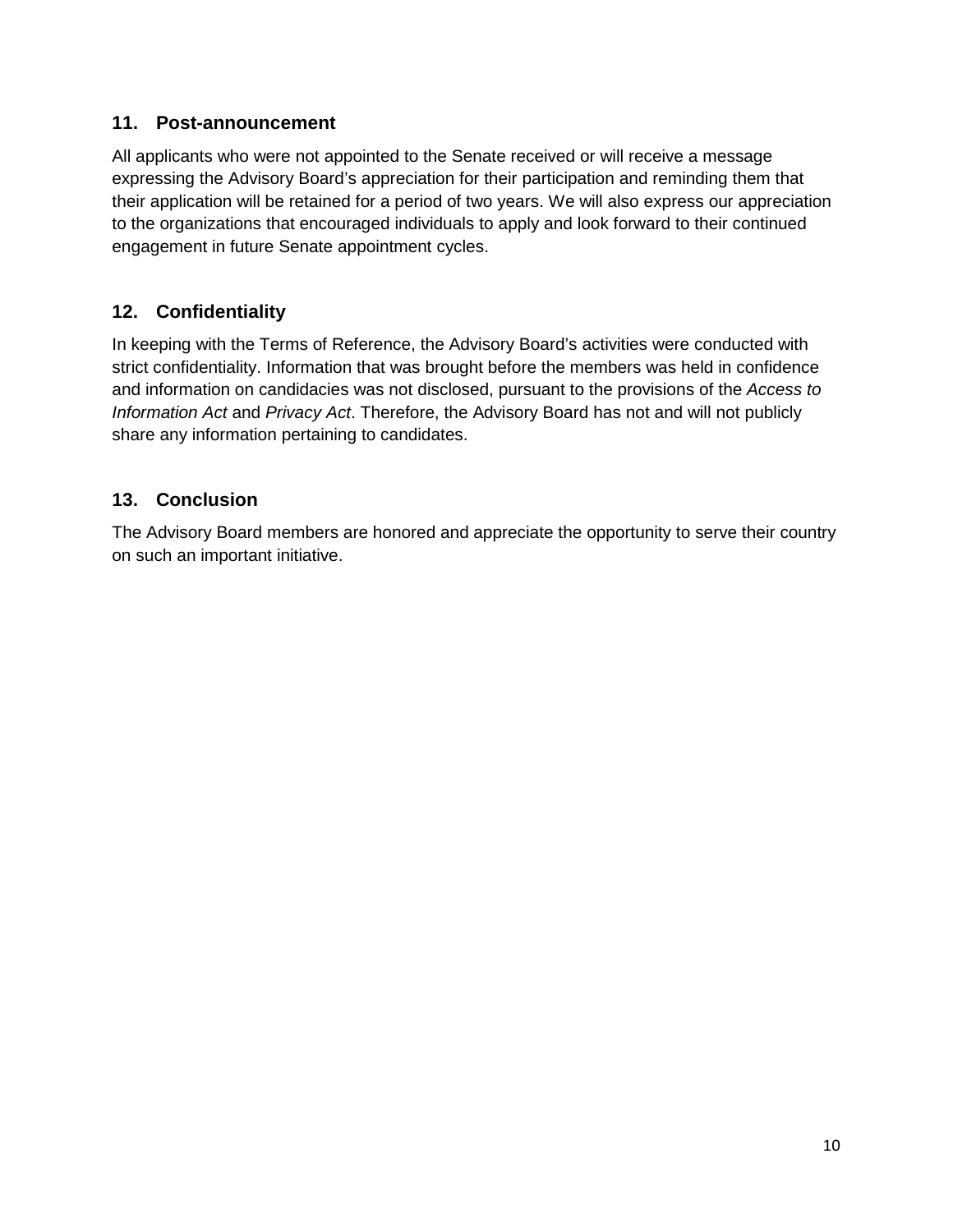# <span id="page-10-0"></span>**Annex A: Terms of Reference for the Advisory Board**

#### **Mandate**

**1** The Independent Advisory Board for Senate Appointments ("Advisory Board") is an independent and non-partisan body whose mandate is to provide non-binding merit-based recommendations to the Prime Minister on Senate nominations.

#### **Composition of the Advisory Board**

**2 (1)** Members of the Advisory Board are appointed pursuant to paragraph 127.1(1)(c) of the *Public Service Employment Act* as special advisers to the Prime Minister.

**(2)** The Advisory Board is to consist of

**(a)** three permanent federal members ("federal members"), one of which is to be appointed as Chairperson; and

**(b)** two *ad hoc* members chosen from each of the provinces or territories where a vacancy is to be filled ("provincial members").

**(3)** The federal members must participate in deliberations relating to all existing and anticipated Senate vacancies.

**(4)** The provincial members must participate only in deliberations relating to existing and anticipated Senate vacancies in their respective province or territory.

#### **Length of Advisory Board Terms**

**3 (1)** The federal members of the Advisory Board are to be appointed for two-year terms.

Provincial members are to be appointed for terms not exceeding one year.

**(2)** Despite subsection (1), the initial appointments of the federal members will vary in length in order to permit the staggering of terms, as follows:

**(a)** the term of the first Chairperson is 30 months;

**(b)** the terms of each of the first two other federal members are 24 months and 18 months respectively.

**(3)** The terms of Advisory Board members may be renewed.

**(4)** The Advisory Board is to be convened at the discretion and on the request of the Prime Minister who may establish, revise or extend any of the timelines set out in this mandate.

#### **Support**

**4** The Advisory Board is to be supported by the Privy Council Office. The head of the Senior Personnel Secretariat, or his or her delegate, acts as an *ex officio* secretary to the Advisory Board.

#### **Recommendations**

**5** In accordance with the terms of this mandate, the Advisory Board must provide to the Prime Minister for his consideration, within the time period set by the Prime Minister upon the convening of the Advisory Board, a list of five qualified candidates for each vacancy in the Senate with respect to each province or territory for which there is a vacancy or anticipated vacancy and for which the Advisory Board has been convened. The Prime Minister may take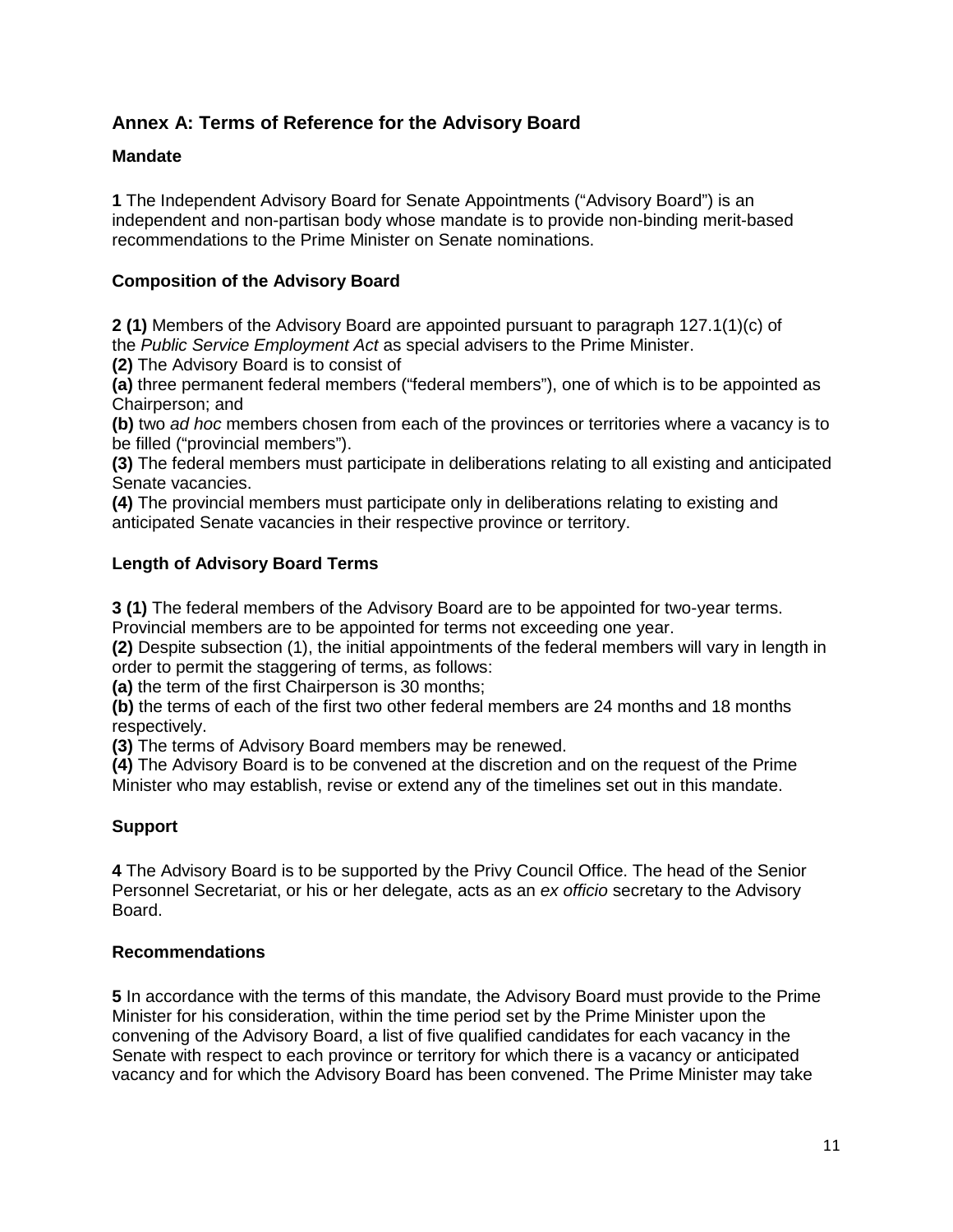into consideration all of the qualified candidates with respect to all vacancies for that province or territory.

#### **Recommendation Process**

**6** The members of the Advisory Board must:

**(a)** at all times, observe the highest standards of impartiality, integrity and objectivity in their consideration of all potential candidates;

**(b)** meet at appropriate intervals to set out its agenda, assess candidates, and engage in deliberations;

**(c)** apply fairly and with consistency the criteria provided by the Prime Minister in assessing whether potential candidates meet the qualifications, including those set out in the *Constitution Act, 1867*, for Senate appointments;

**(d)** interview potential candidates, at the Advisory Board's discretion, and verify any references provided by potential candidates;

**(e)** in establishing a list of qualified candidates, seek to support the Government of Canada's intent to achieve gender balance and to ensure representation of Indigenous peoples and linguistic, minority and ethnic communities in the Senate; and

**(f)** comply with the *Privacy Act*, the *Conflict of Interest Act*, and the *Ethical and Political Activity Guidelines for Public Office Holders*.

**7 (1)** The members of the Advisory Board must declare any direct or indirect personal interest or professional or business relationship in relation to any candidate if such an interest or relationship could reasonably be considered to represent an actual or perceived conflict of interest.

**(2)** The declaration set out in subsection (1) must include a statement as to any gifts or hospitality received by the member from the candidate.

**(3)** If such a declaration is made, the Advisory Board must decide, having regard to the nature of the relationship, if the member must withdraw from any deliberation about the candidate. **(4)** If the Advisory Board decides that the member must withdraw from any deliberation in relation to a candidate, those deliberations are undertaken by the remaining members of the Advisory Board, provided the number of members is not less than three.

#### **Consultations**

**8 (1)** In this mandate, "transitional process" means the initial recommendations to be made by the Advisory Board in early 2016 for the appointment of five Senators in order to fill two vacancies in Ontario, one in Quebec and two in Manitoba.

**(2)** Under the transitional process, the Advisory Board must undertake consultations, which could include groups which represent Indigenous peoples and linguistic, minority and ethnic communities, provincial, territorial and municipal organizations, labour organizations, community-based service groups, arts councils, and provincial or territorial chambers of commerce, in order to ensure that a diverse slate of individuals, with a variety of backgrounds,

skills, knowledge and experience desirable for a well-functioning Senate are brought forward for the consideration of the Advisory Board.

**9** Subsequent to the transitional process, an open application process is to be established to allow Canadians to apply for appointment to the Senate.

**10** Advisory Board members may travel for the purpose of performing their functions, including for meeting with candidates and individuals or groups as part of their consultations.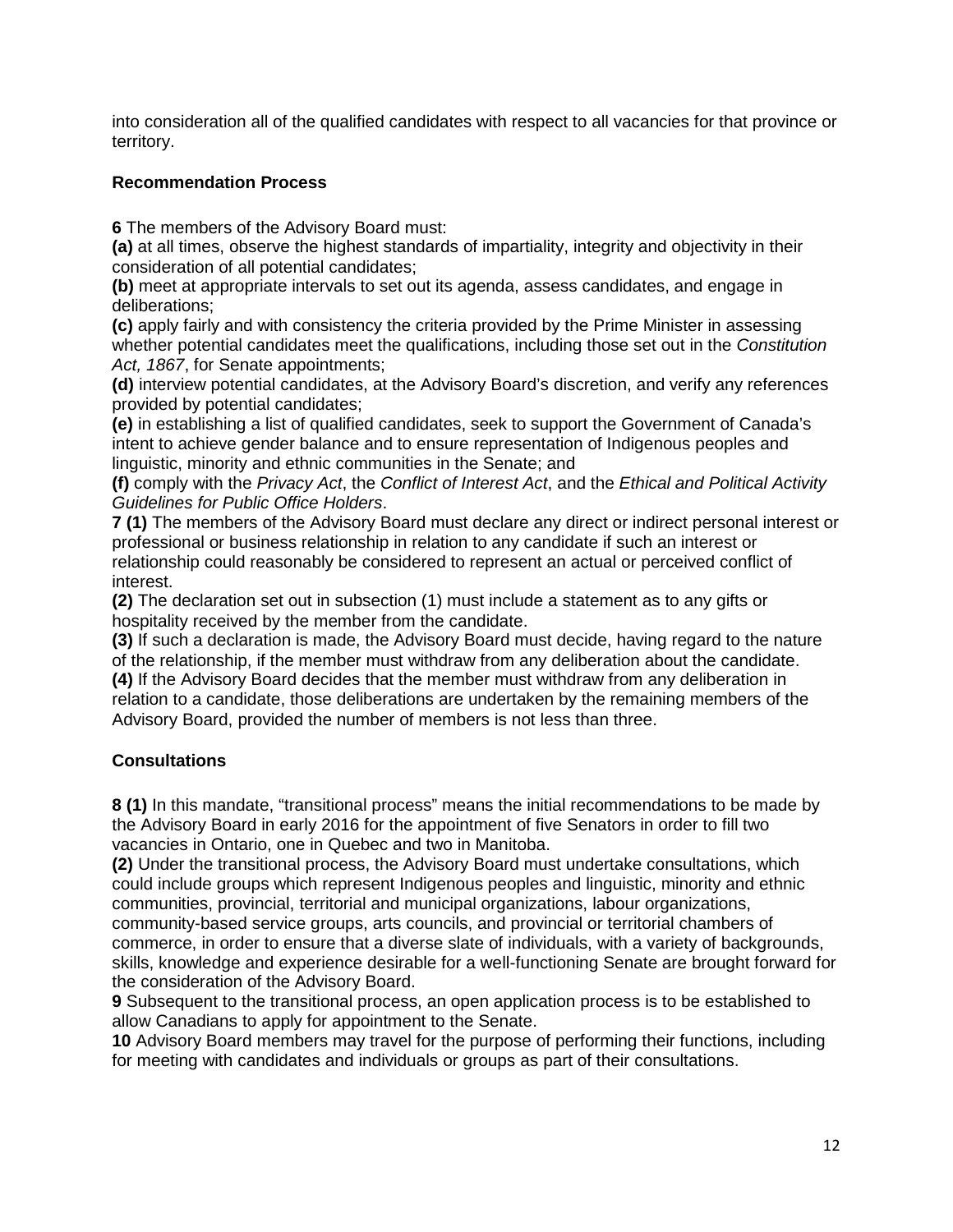#### **Confidentiality**

**11 (1)** All personal information provided to, and deliberations of, the Advisory Board are confidential and must be treated in accordance with the provisions of the *Privacy Act*. **(2)** Any records created or received by the Advisory Board members that are under the control

or will be under the control of the Privy Council Office are subject to the *Access to Information Act* and the *Privacy Act*.

**(3)** The members of the Advisory Board must maintain as confidential any information brought before them in the conduct of their work.

**(4)** Members of the Advisory Board must sign a confidentiality agreement as a precondition of their appointment.

**12** No candidate is to be named publicly without their prior written consent.

# **Reporting**

**13 (1)** Within three months after submitting the names of qualified candidates to the Prime Minister, under the transitional process and following each subsequent appointment process, the Advisory Board must provide a report, in both official languages, to the Prime Minister that contains information on the process, including on the execution of the terms of reference, the costs relating to the Advisory Board's activities and statistics relating to the applications received.

**(2)** In addition, the report may provide recommendations for improvements to the process. **(3)** The report must be made public.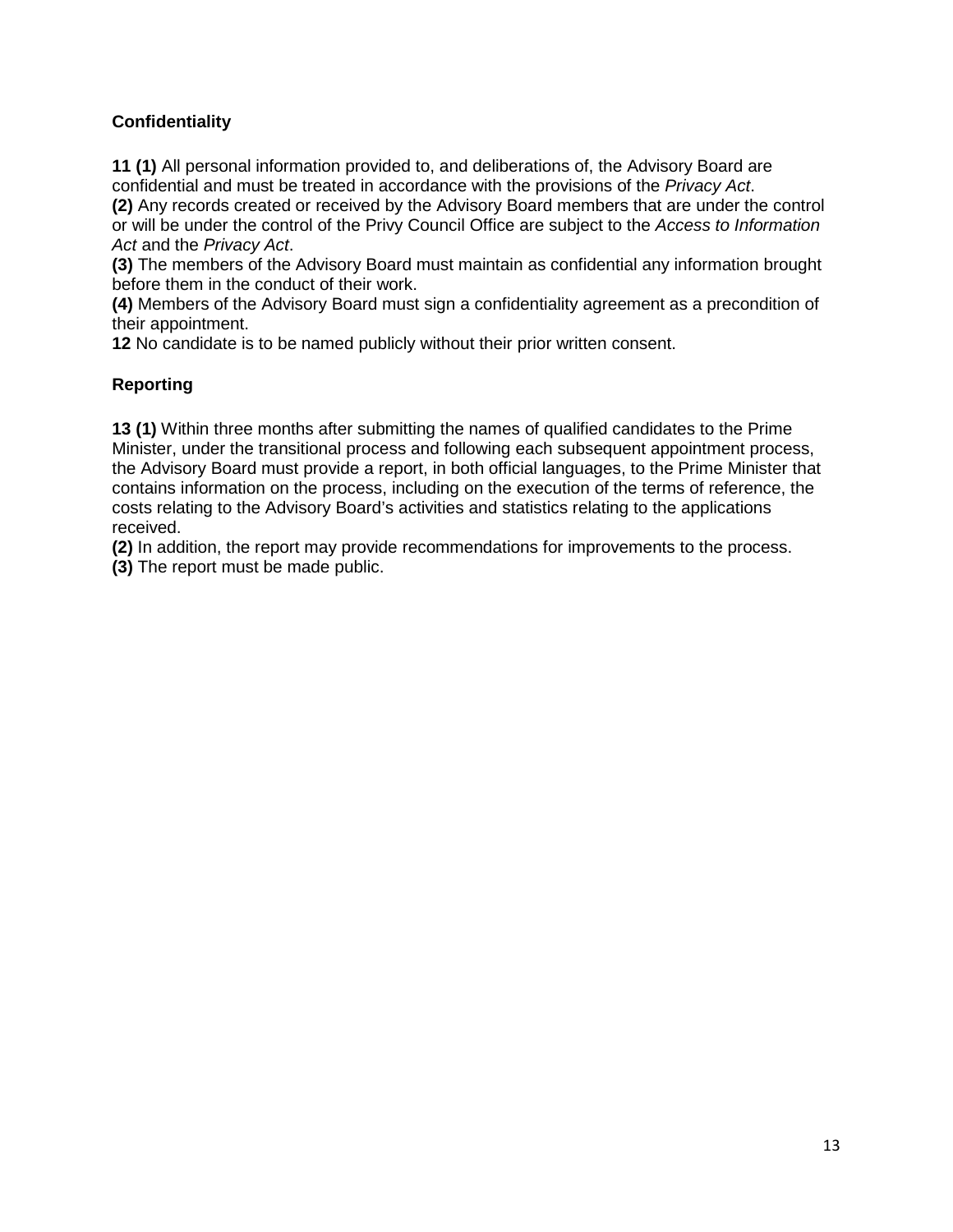#### <span id="page-13-0"></span>**Annex B: Biographical notes on Advisory Board members**

(Members involved in the *Spring 2018* cycle)

#### **Huguette Labelle** (Chair)

Huguette Labelle holds a PhD (education) degree from the University of Ottawa, has honorary degrees from twelve Canadian universities, and from the University of Notre Dame, United States. She is a Companion of the Order of Canada. In addition, she is a recipient of the Order of Ontario, the Vanier Medal of the Institute of Public Administration of Canada, the Outstanding Achievement Award of the Public Service of Canada, the McGill University Management Achievement Award and the Francophonie's Ordre de la Pléiade.

Ms. Labelle is Emeritus Governor of the University of Ottawa, and was Chancellor of the University of Ottawa from 1994 to 2012. She is currently Vice-Chair of the Rideau Hall Foundation Board, Vice-Chair of the International Senior Advisory Board of the International Anti-Corruption Academy, Chair of the International Anti-Corruption Conference Council, member of the Board of the Global Centre for Pluralism, Board member of Global Financial Integrity, Board member of the Aga Khan Museum, member of the Advisory Committee of the Order of Ontario and Chair of the Selection Committee for Master's Scholarships on Sustainable Energy Development. Ms. Labelle is also a member of the Advisory Group to the Secretary General of the Organisation for Economic Co-operation and Development (OECD) on Integrity and Anti-Corruption, the Natural Resources and Energy Leadership Council and the Advisory Board of RESOLVE, and the University of Ottawa Campaign Cabinet. She is also a former Chair of Transparency International, as well as a former Board member of UN Global Compact.

Ms. Labelle also served for a period of nineteen years as Deputy Minister of different Canadian Government departments including Secretary of State, Transport Canada, the Public Service Commission and the Canadian International Development Agency.

#### **Melissa Blake** (Federal member)

Melissa Blake was elected to six consecutive terms, beginning in 1998, for the Regional Municipality of Wood Buffalo. She was first elected as mayor in October 2004 and concluded her final term in 2017.

Being the top elected official for one of Canada's largest municipalities brought with it tremendous challenges and opportunities. Wood Buffalo is the heart of Canada's energy industry and is often subject to global scrutiny. When the 2016 Horse River Wildfire forced the evacuation of 88, 000 people, Mayor Blake's strength and dedication earned the hearts and minds of Albertans, Canadians and the world. In Wood Buffalo, she worked hard to get her citizens "home".

Ms. Blake has served on numerous committees in addition to her regular council duties, including those related to development, protective services, community services and affordable housing. She has also served on two provincial associations.

Ms. Blake brought a range of experience including public affairs, materials & services and human resources to elected service from her corporate career. She holds a Bachelor of Administration degree from Athabasca University and has received numerous awards for her work.

She resides permanently in Fort McMurray, Alberta with her husband and two young sons.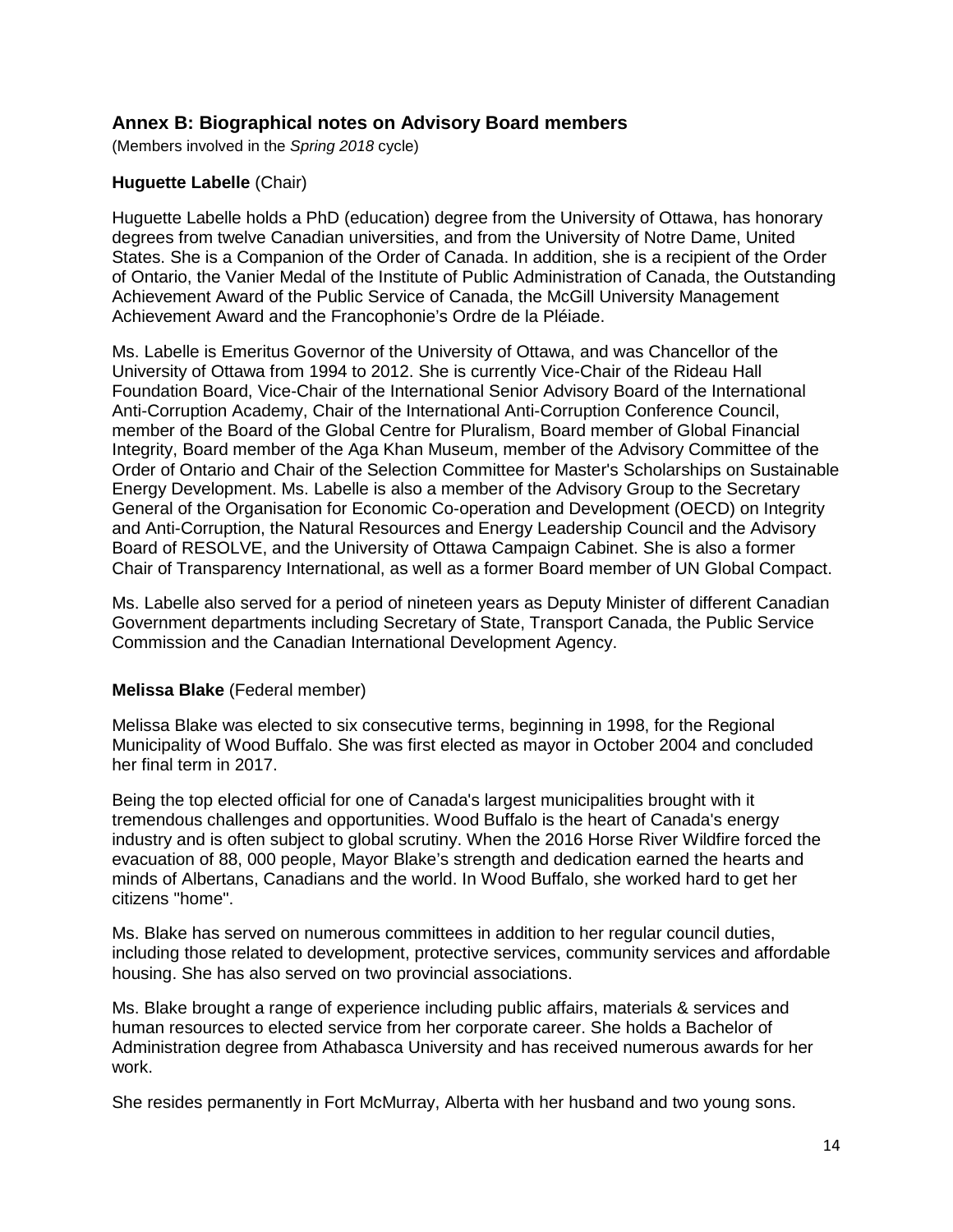#### **François Rolland** (Federal member)

The Honourable François Rolland was appointed a Superior Court of Quebec justice in 1996 and Chief Justice of the Superior Court of Quebec in 2004, a position he held until his retirement in 2015.

Following his retirement, Mr. Rolland was appointed by the Quebec government as Director of the Voluntary Reimbursement Program serving until the program ended in November 2017. He also presides over private mediation and arbitration mandates, involving mostly commercial matters, and including large multijurisdictional class actions.

He is a member of the Canadian Bar Association (CBA), a founding member and former chair of the Judges' Forum of the CBA and a past president of the CBA's Quebec Branch and of the Young Bar of Montreal. Mr. Rolland was awarded the Louis St-Laurent award for his exceptional contribution to the CBA and the CBA's Centennial Medal.

A member of the Board of the Canadian Forum on Civil Justice, Mr. Rolland is also a member of the International Insolvency institute, Vice-Chair of the Board of Directors of the Centre d'accès à l'information juridique, Chair of the Board of Directors of Éducaloi and a Commissioner of Ethics for the Barreau du Québec and the Chambre des notaires. He also taught ethics at the National Judicial Institute for 10 years.

The Honourable François Rolland graduated from University of Montreal in 1974 and was called to the Quebec Bar in 1975. Before his appointment as a judge, he was a partner at the law firm Fasken Martineau, practising mainly in the field of commercial and civil litigation.

#### **Elizabeth Cannon** (member for Alberta)

Dr. Elizabeth Cannon is the eighth President and Vice-Chancellor of the University of Calgary. As the leader of one of Canada's top research universities, she is a passionate advocate of higher education's ability to drive innovation, leadership and community engagement. Prior to her appointment as president, Dr. Cannon was dean of the Schulich School of Engineering at the University of Calgary.

Dr. Cannon is a Professional Engineer, a fellow of the Royal Society of Canada, a fellow of the Canadian Academy of Engineering and an elected foreign associate of the National Academy of Engineering. She currently serves as co-chair of the Business-Higher Education Roundtable and as a member of the Board of Governors at the Sidra Research and Medical Center in Qatar.

Throughout her career, Dr. Cannon has championed women in the fields of science, technology, engineering and mathematics (STEM). From 1997 to 2002, she held the NSERC/Petro-Canada Chair for Women in Science and Engineering for the Prairie Region.

Dr. Cannon has received several awards, including the Johannes Kepler Award from the U.S. Institute of Navigation, APEGA's Centennial Leadership Award and the Gold Medal Award from Engineers Canada. She was selected as one of Canada's Top 40 Under 40 and was named as one of Canada's 100 Most Powerful Women by the Women's Executive Network.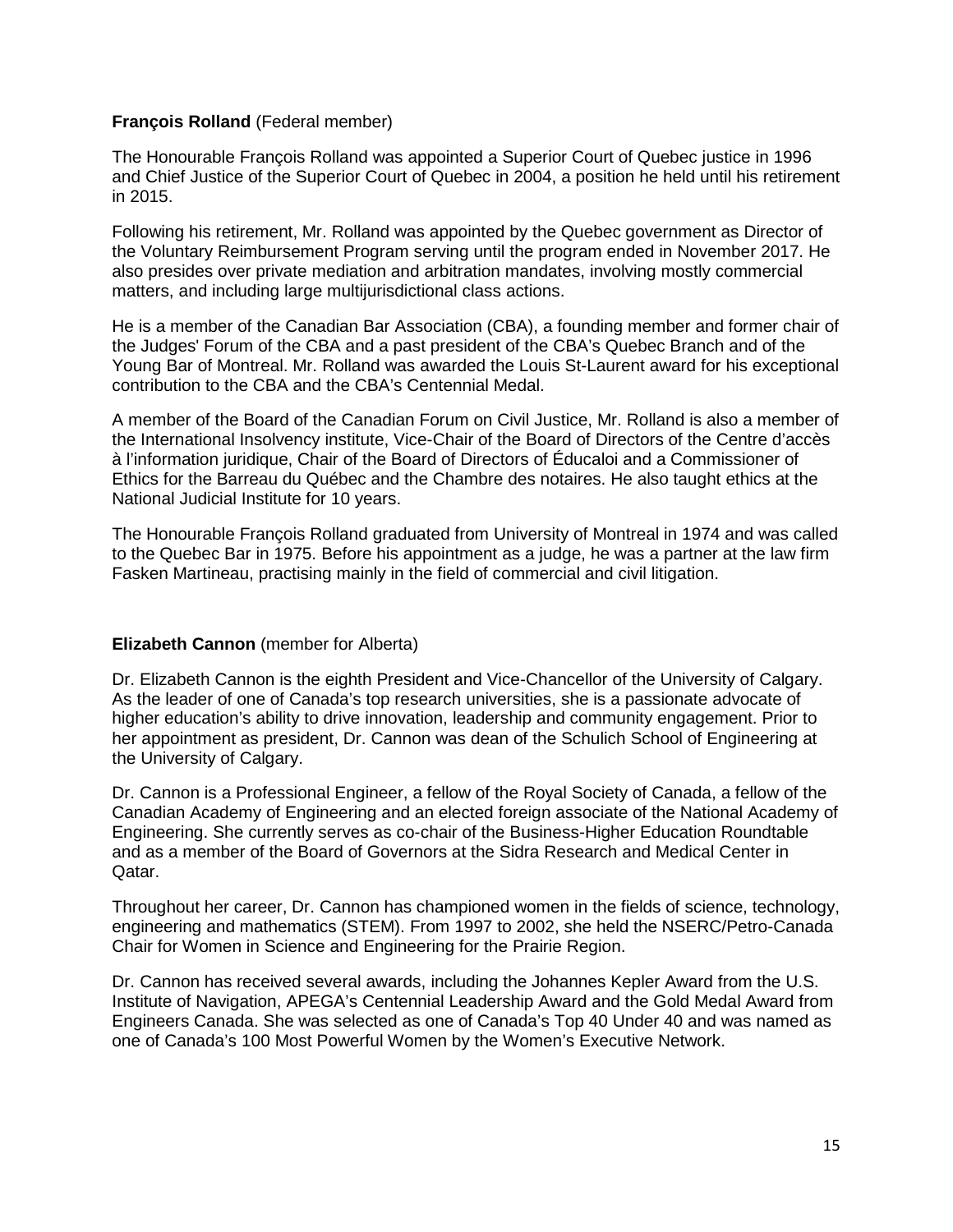She has served on the National Advisory Board on Earth Sciences to the Canadian Minister of Natural Resources, as past president of the U.S. Institute of Navigation and as past director of the Canada Foundation for Innovation.

Dr. Cannon holds a Bachelor of Applied Science in mathematics from Acadia University, as well as a BSc, MSc and Ph.D in geomatics engineering from the University of Calgary.

#### **Karen MacKenzie** (member for Alberta)

Karen MacKenzie is a proud Cree-Métis and the co-founder and president of MacKintosh Canada, an Indigenous-owned international consulting company. A proven leader, a skilled consultant and an empowering coach, Ms. MacKenzie is a highly respected authority on individual, team, organizational and community change; the development of strategic alliances, governance and strategic planning. She is a spokesperson for the United Nations Declaration on the Rights of Indigenous Peoples and the Calls to Action from the Truth and Reconciliation Commission. As a professional speaker, Ms. MacKenzie inspires audiences to find their inner passion and to move forward in the direction of their dreams.

Ms. MacKenzie is a member of the Edmonton Police Commission and the Circle of Elders for Edmonton Catholic Schools, whose work has been heralded across Canada as a wise practice that enables greater success rates for First Nations, Métis and Inuit learners. Ms. MacKenzie is a Senior Advisor to the Indigenous Women in Community Leadership, Coady Institute, St. Francis Xavier University, and is a member of the Advisory Council for IdeaConnector.net, a virtual learning community for Indigenous entrepreneurs.

Ms. MacKenzie is actively involved in her community as a volunteer and was an inaugural member of the Homeless Commission for the City of Edmonton, Alberta. She is a past board member for Alberta Women Entrepreneurs (AWE) and Women Building Futures. She has also been appointed to the Métis Women's Council on Economic Security.

#### **Anne Giardini** (member for British Columbia)

Anne Giardini is the 11th Chancellor of Simon Fraser University (SFU). She served on SFU's Board of Governors for five years before being appointed chancellor in 2014. A director, lawyer and writer, Ms. Giardini was president of Weyerhaeuser Company from 2008 to 2014 after serving as Weyerhaeuser's general counsel. A longtime leader within Canada's resource industry, she has served on many related boards, including: B.C.'s Council of Forest Industries; the Alberta Forest Products Association; the Forest Products Association of Canada; and, Sustainable Forestry Initiative, Inc.

She holds a BA in Economics from SFU, LL.B. from the University of British Columbia and LL.M. from Cambridge University (Trinity Hall). She is the author of two novels and the editor of a collection of advice for writers.

Ms. Giardini is currently a member of the board of TransLink, WWF-Canada and the Canada Mortgage and Housing Corporation, Past Chair of the Vancouver Board of Trade, and an honorary patron of the Seaforth Highlanders of Canada.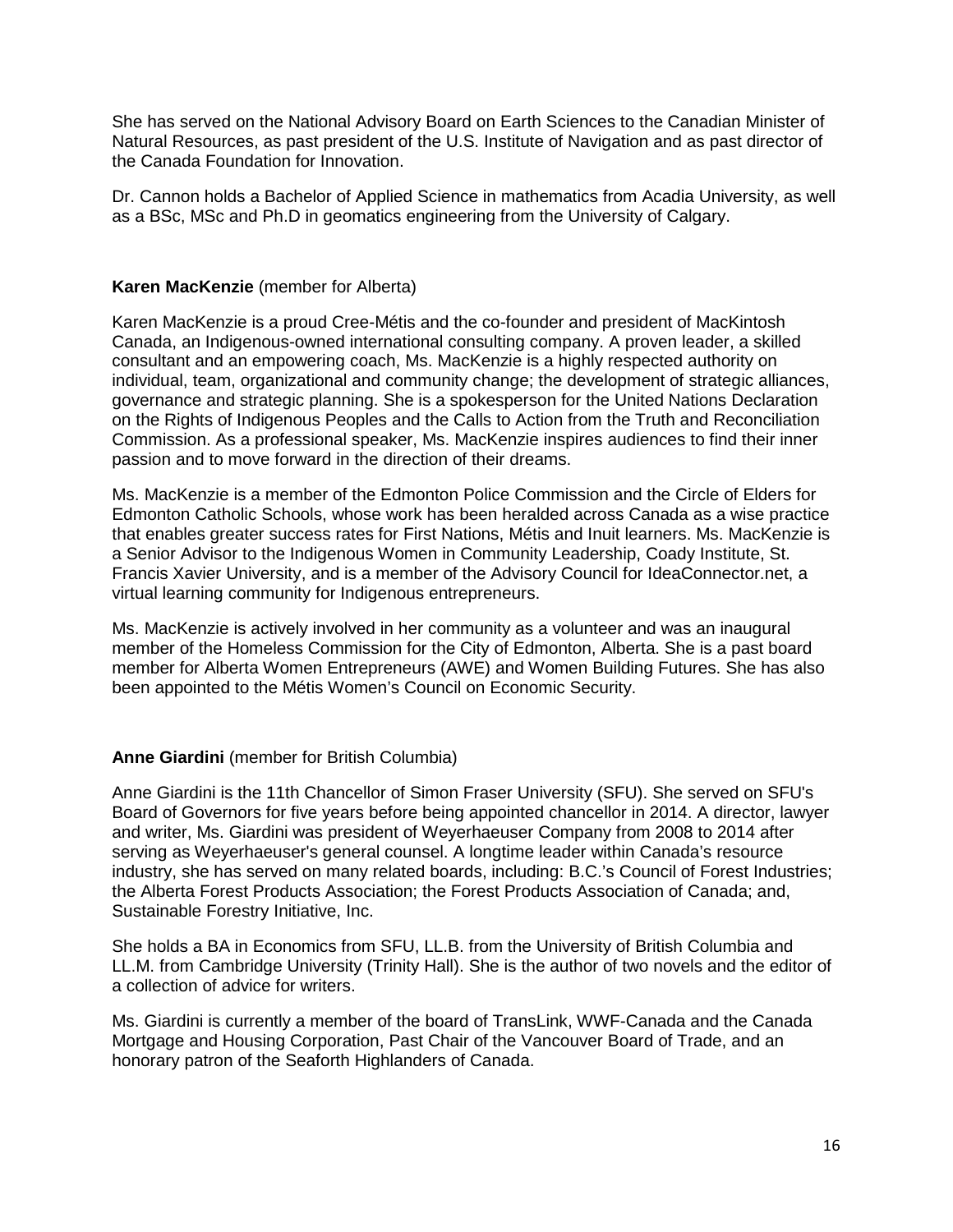In 2011, Ms. Giardini received the Robert V.A. Jones Award recognizing leadership in corporate counsel practice and was named one of Canada's 25 most influential lawyers by Canadian Lawyer magazine. She was honoured with a Queen Elizabeth II Diamond Jubilee Medal and a Lexpert Zenith Award in 2013. In 2015, she received the Western Canada General Counsel Lifetime Achievement Award

#### **Vikram Vij** (member for British Columbia)

Vikram Vij is a chef, entrepreneur, author and television personality. Born in India, Mr. Vij left home at the age of 20 to start his culinary journey abroad. The talented young chef has worked all over Europe and finally decided to call Canada home. He emigrated to Banff, Alberta in 1989 and started work at the Banff Springs Hotel in various positions.

In 1994, he opened a successful fine-dining restaurant, Vij's, in Vancouver. Vij's created delicate food cooked by hand and lots of love which led to international and national accolades by great food writers and authors like Anthony Bourdain, Patricia Wells, Thomas Keller.

Mr. Vij also produces a line of gourmet meals named Vij's At Home and Vij's Indian food is served on all Air Canada flights to India.

Mr. Vij has also hosted shows like Recipe to Riches, Top Chef Canada, Chopped Canada and was the first Indo-Canadian Dragon on a very popular show on CBC, called Dragon's Den, where he was helping out other entrepreneurs to achieve their dreams as someone had helped him one day.

Mr. Vij is a passionate supporter of the sustainable food industry and culinary training and education. He has championed a number of causes, including: the Vancouver Aquarium's Ocean Wise Sustainable Seafood Program; the Chef's Table Society of British Columbia; and, the Green Table Society. He is also a certified sommelier and recipient of an honorary Doctorate of Law from Simon Fraser University as well as an honorary Doctorate from the University of British Columbia. Vij's as an institution has funded and opened Vij's Kitchen, a state-of-the-art culinary learning facility, at the University of British Columbia; Vij's Kitchen is dedicated to teaching future chefs and nutritionists about ethnic food and cuisine.

#### **James Igloliorte** (member for Newfoundland and Labrador)

James Igloliorte of Hopedale, Newfoundland and Labrador, is a retired provincial court judge. He graduated with a Bachelor of Science and a Bachelor of Education from Memorial University, Newfoundland, in 1974 and started his career as a teacher on the west coast of Newfoundland.

Appointed first as a lay magistrate in 1980, Mr. Igloliorte subsequently took responsibility of the Labrador court and circuit system and completed law school at Dalhousie University in Halifax, Nova Scotia, in 1985. He then returned to take up duties in Happy Valley-Goose Bay as a circuit judge, a position he held for the majority of his career. Mr. Igloliorte was a 1999 National Aboriginal Achievement Award recipient in the category of Law and Justice. He stepped down from the bench in 2004.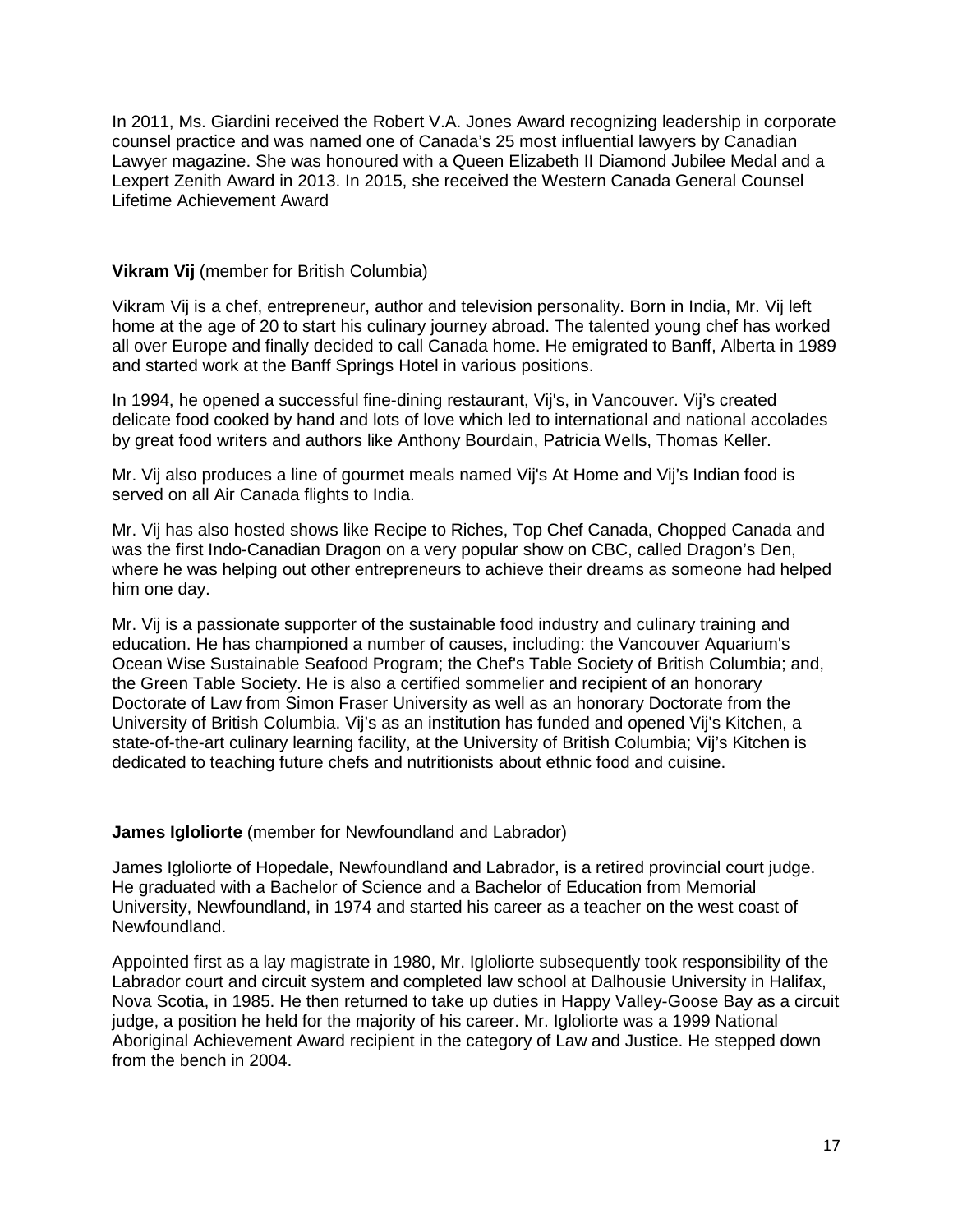In addition to his impressive legal career, Mr. Igloliorte is a past Labrador Director with the Innu Healing Foundation and was a commissioner with the Royal Commission on Renewing and Strengthening Our Place in Canada. He has also worked as Newfoundland and Labrador's child and youth advocate and was commissioner of the Qikiqtani Truth Commission in Nunavut.

Mr. Igloliorte and his wife live in St. John's, Newfoundland and Labrador, and have four children and five grandchildren.

#### **Susan Dyer Knight** (member for Newfoundland and Labrador)

Socio-cultural entrepreneur Susan Knight is a champion of the intrinsic value of people singing together. A choral conductor and music educator of international repute, her principal current focus is advocating the power of social singing as an engine for individual human health/enrichment and collectively for the creation of an empathic community.

Dr. Knight holds bachelor degrees in music/music education (Memorial University), a master of arts, music education (University of St. Thomas, Minneapolis) and a Ph.D. (University of London).

She is also Chancellor of Memorial University and Visiting Researcher, International Music Education Research Centre, UCL Institute of Education at University of London. She has given presentations at national and international conferences and her work has been published in professional journals, conference proceedings and musical editions.

Founder/Chair of Growing the Voices: Festival 500, a movement to develop access to and diverse opportunities for singing across the lifespan, Dr. Knight also founded Shallaway Youth Choir (1992) and Festival 500 (1997), and has an extensive discography and filmography.

A consultant, author, producer, speaker and arts advocate, she is active in governance nationally and internationally. Dr. Knight has produced a canon of choral work chiefly exploring place, empathic community, ecology and change. She has commissioned published, recorded and/or broadcast works by composers, locally and globally. Her principal focus as a researcher is on adult singing recovery/discovery.

Dr. Knight holds an honorary LLD (Memorial University, 2005) and was invested in the Orders of Canada (2004) and of Newfoundland and Labrador (2005).

#### **Robert James Sanderson** (member for Northwest Territories)

Robert James Sanderson has been an active member of the Métis Nation of the Northwest Territories and Alberta and was elected as Deputy Mayor for a term on the Fort Smith Town Council.

Most of Mr. Sanderson's 32-year career was spent in senior management positions with the Public Service where he was responsible for several staff members and a sizeable budget.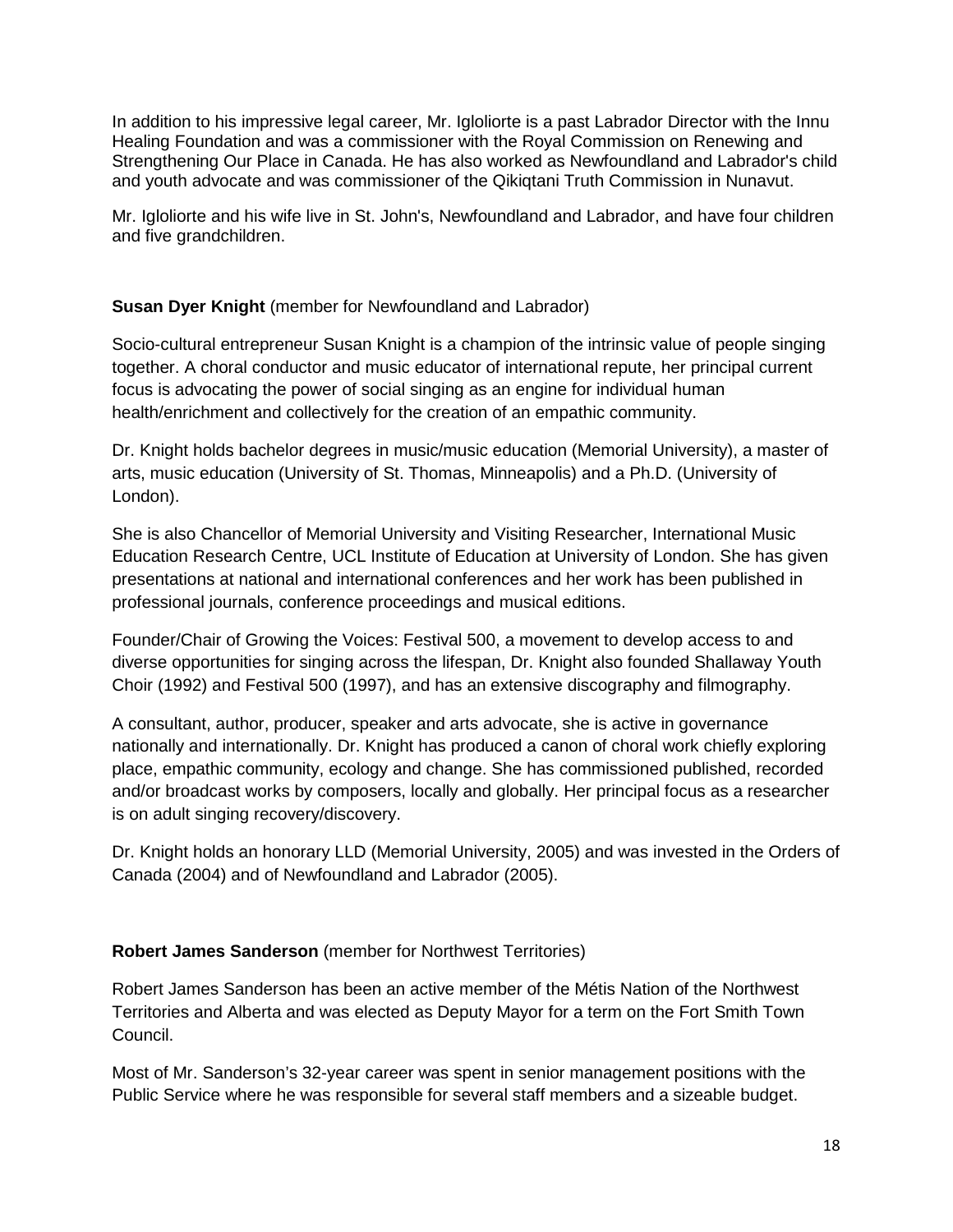From 1981 to 1996, he worked for the Public Service Commission, Yellowknife, NT and Edmonton, AB. During this time, he took on a one-year assignment as CEO with Mikisew Cree First Nation, Fort Chipewyan, AB. From 1996 to 2009, he held the position of Regional Superintendent of the Financial Management Board Secretariat and Human Resources. He was also appointed Regional Director for the South Slave Region, a position he held for three years until his retirement in 2009.

Mr. Sanderson, an active volunteer, has lived in Cambridge Bay, NU, Yellowknife, NT and Whitehorse, YT. He now lives with his family in Fort Smith, NT, where he was born and raised.

#### **Kathy Tsetso** (member for Northwest Territories)

For over 15 years, Kathy Tsetso served as Chief Executive Officer at the Dehcho Health and Social Services Authority, an organization that provides medical care, mental health care, health promotion, counselling and other health and social services to the 3,400 residents of the Dehcho region in the Northwest Territories. Previously, she had held several positions in the Department of Health and Social Services, including that of superintendent of social services.

Throughout her career, Ms. Tsetso has been a member of associations and committees such as the Canadian Health Care Association and the Canadian College of Health Leaders, and has served as a member of the board of directors at the Child Welfare League of Canada and Canada Northwest FASD Network. She is currently chair of the DFN Investment Management Board of Directors, member of the board of directors at Nogha Enterprises, Ltd. and past Chair of the Aurora College Board of Governors.

Ms. Tsetso is a recipient of the Town of Fort Smith Academic Award and the Social Service Program Academic Honours Award. She also is a registered Nursing Assistant, with a diploma in social services.

Highly motivated, determined and keen to tackle new challenges, she has strong interpersonal and communication skills and has experience working with and for people at the community, regional and Territory level.

#### **Jennifer Gillivan** (member for Nova Scotia)

Jennifer Gillivan is President and CEO of the IWK Foundation, which raises funds to help the IWK Health Centre provide critical and specialized care to women, children, youth and families throughout the Maritime Provinces.

Ms. Gillivan has an extensive background in philanthropy, partnerships, public speaking, strategy, marketing and leadership. Born and educated in Dublin, Ireland, she immigrated to Canada in 1982. Prior to joining the IWK Foundation, Ms. Gillivan worked with the Canadian Broadcasting Corporation for 14 years, including as Director of Partnerships, Communications, Marketing and Brand for the CBC across Canada.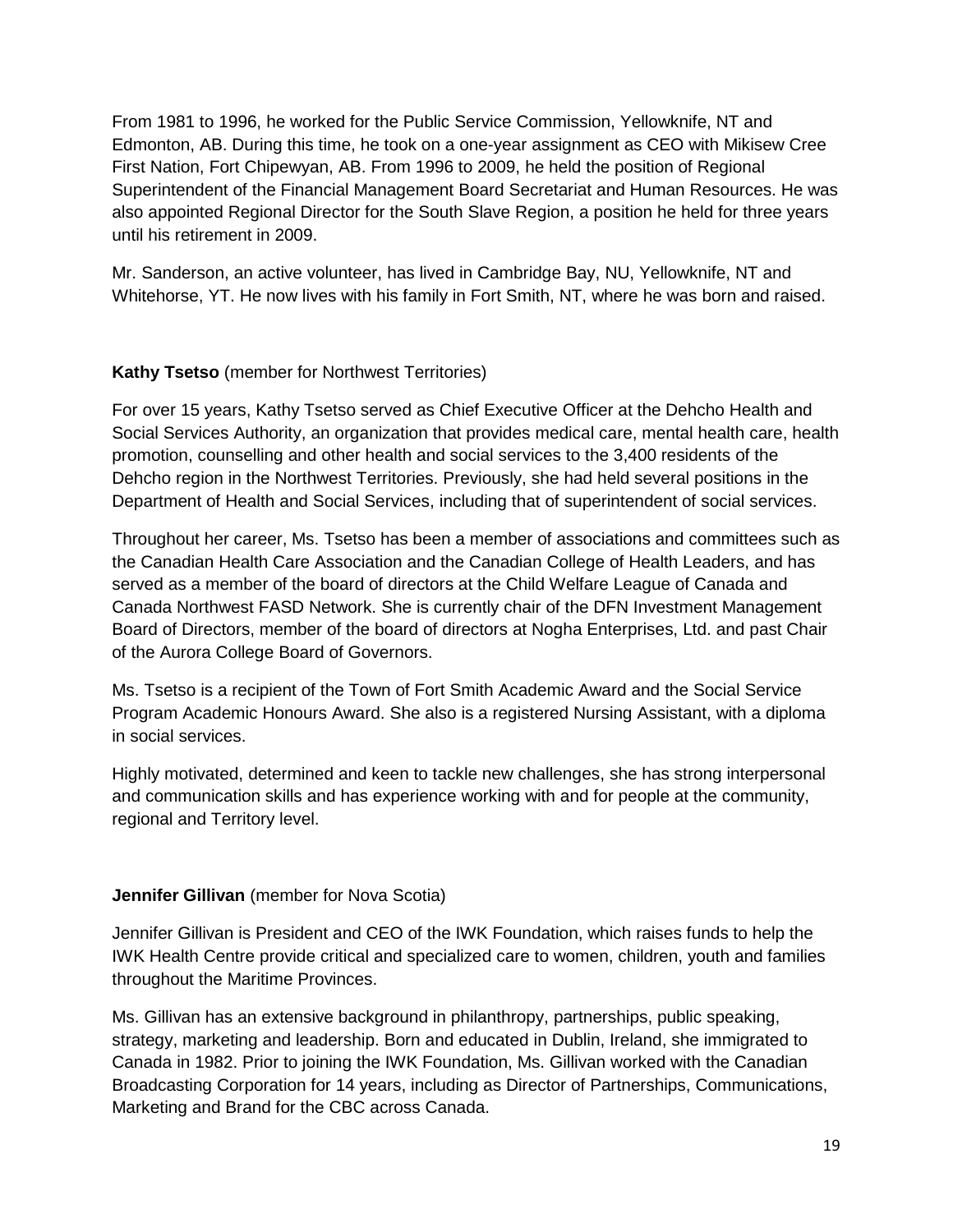She is an active member of her community, serving on the boards of Canada Children's Hospital Foundations and the Children's Miracle Network. She is also the Atlantic Ambassador for Women Get On Board. In addition, she is an active member of the Rotman School of Business "Judy Project" Advisory Board and enjoys motivational speaking. She has also completed the Ivey School of Business KPMG Community Shift program.

Ms. Gillivan has received numerous awards. In 2017, for instance, she received the RBC Top 25 Canadian Immigrant award, the Top 25 Maritime Immigrant award and the Halifax Chamber of Commerce Business Person of the Year. She also obtained her Institute of Corporate Directors designation in 2017 and she was featured in Canada 150 Women, published in November 2017 and was presented with the Atlantic Business Magazine Top 50 CEO Award for 2014, 2015 and 2017.

# **Ramona Lumpkin** (member for Nova Scotia)

Dr. Ramona Lumpkin has held important academic and administrative leadership positions at several universities in Canada and the United States, including Principal of Huron University College and Vice-President Academic and Provost of Royal Roads University in Victoria. In 2010, she joined Mount Saint Vincent University as the President and Vice-Chancellor. She occupied that position until 2017.

Throughout her career, Dr. Lumpkin has been actively engaged in women's studies, in advocacy on behalf of women's issues, in promoting the role of women in higher education and in enhancing access to education for Aboriginal learners.

In 2014, Dr. Lumpkin was appointed a Member of the Order of Canada in recognition of her leadership in post-secondary education, her promotion of community-based learning initiatives and her support for the advancement of women. In October 2017, she received the Governor General's Persons Case Award for her advocacy on behalf of women's rights.

She holds a Ph.D in English Literature from the University of Kentucky and is a former Fulbright Scholar to England.

Dr. Lumpkin is currently Chair of Engage Nova Scotia and a member of several boards such as: Women Active Nova Scotia; Frank H. Sobey Fund for Excellence in Business Education; and, Canadian Women's Foundation. She is also a member of the YWCA Halifax Advisory Council on the Economic Empowerment of Women and of the Executive of the International Women's Forum (IWF), Atlantic Region.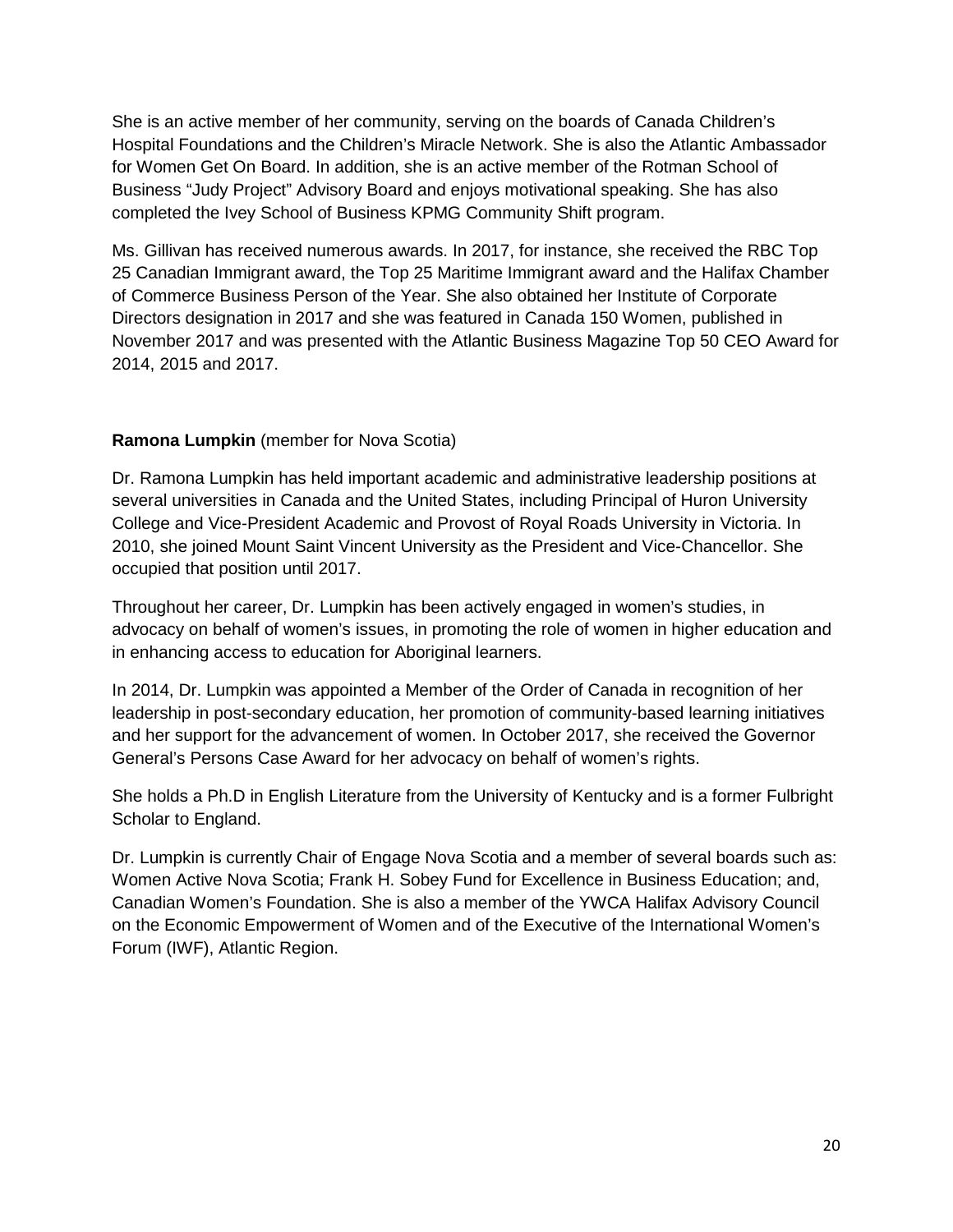#### **Dawn Lavell Harvard** (member for Ontario)

Dr. Dawn Lavell Harvard, Ph.D, has since 2016 served as the Director, First Peoples House of Learning, at Trent University. Prior to taking on this role, she was President of the Native Women's Association of Canada (NWAC), having previously been Vice-President of NWAC for almost three years.

A proud member of the Wikwemikong First Nation on Manitoulin Island, Dr. Lavell Harvard was the first Aboriginal Trudeau Scholar and has worked for 25 years to advance the rights of Aboriginal women and their families in Ontario.

Since joining the Board of the Ontario Native Women's Association as a youth director in 1994, Dr. Lavell Harvard has been working toward the empowerment of Aboriginal women and their families. The mother of three girls, she was co-editor of the original volume on Indigenous Mothering, Until Our Hearts Are on the Ground: Aboriginal Mothering, Oppression, Resistance and Rebirth. She has since published Mothers of the Nations, co-edited with Kim Anderson, as well as Forever Loved: Exposing the Hidden Crisis of Missing and Murdered Indigenous Women and Girls in Canada, co-edited with Jennifer Brant.

In 2018, Dr. Lavell Harvard was awarded the Sovereign's Medal for Volunteers in recognition to her contributions to her community.

Dr. Lavell Harvard has followed in the footsteps of her mother Jeannette Corbiere Lavell, a noted advocate for Indigenous women's rights. Dr. Lavell Harvard holds a Ph.D in Education from the University of Ottawa, focusing on the processes necessary to foster academic success for Indigenous students, and a Honourary Ph.D from Nipissing University in recognition of her work for the restoration of the Riggs Indigenous women.

#### **Murray Segal** (member for Ontario)

Following a distinguished career with the Ontario government, including eight years as Deputy Attorney General of Ontario and a stint as Deputy Minister Responsible for Aboriginal Affairs, Murray Segal now practises as an independent legal counsel and consultant in Toronto. His practise focuses on assisting the public and broader public service in improving the delivery of services.

Mr. Segal was chief legal advisor to the Government of Ontario as well as advisor to Cabinet, the Attorney General, other Ministers, and Deputy Ministers. In that capacity, he oversaw all government litigation. He is also experienced at developing legislation.

Prior to his time as Deputy Attorney General, Mr. Segal was the Chief Prosecutor for the Province of Ontario, leading the largest prosecution service in Canada.

Mr. Segal has been certified as a Criminal Law Specialist by the Law Society of Upper Canada and is the author of numerous legal publications, with a particular focus on the Canadian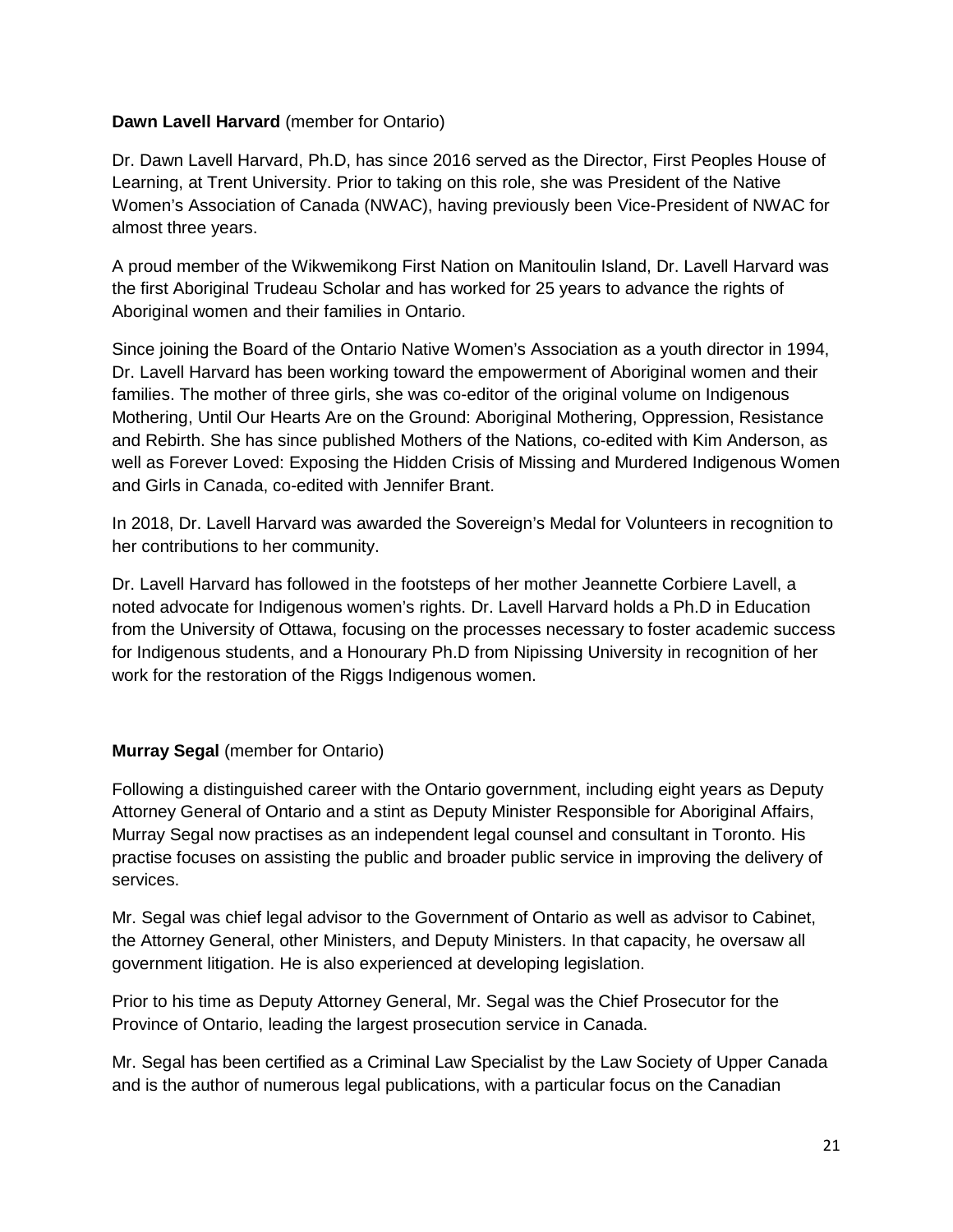Charter of Rights and Freedoms, disclosure, and procedure. He is also a frequent participant in continuing education programs.

Mr. Segal is a member of the Board of Directors of the Canadian Mental Health Association of Toronto and is on the Board of Trustees of the Centre for Addiction and Mental Health. In 2013, he was appointed a member of the Ontario Review Board. In October 2015, Mr. Segal released a Report to the Province of Nova Scotia on the justice system's handling of the Rehtaeh Parsons matter.

# **Jeannette Arsenault** (member for Prince Edward Island)

Jeannette Arsenault has been co-owner of Cavendish Figurines Ltd., now operating under the name Shop and Play, since its establishment in 1989. Prior to starting this business, which employs nearly two dozen people each tourist season, Ms. Arsenault worked for 15 years with Statistics Canada.

Cavendish Figurines has earned a number of accolades over the years. Ms. Arsenault was given the "Summerside Good Neighbour Award" in 2002 and in 2003 was named one of the "100 most Powerful Women in Canada" by the Women's Executive Network. In 2018, she received the "Prix de l'Entrepreneur distingué" from RDÉE Île-du-Prince-Édouard. She is also a recipient of the Queen's Jubilee Medal as well as the Canada 150 Medal.

Ms. Arsenault serves on many committees – among them, the Entrepreneurs' Forum, (both the local and the Atlantic Committee), the University of Prince Edward Island and the RDÉE Île-du-Prince-Édouard. In addition, she served as President of the Summerside Chamber of Commerce in 2001.

Born on Prince Edward Island, Ms. Arsenault grew up in Abram Village. She is fluent in English and French and is married with two children and two grand-daughters.

#### **J. Allan Shaw** (member for Prince Edward Island)

J. Allan Shaw obtained a Bachelor's degree from the University of Prince Edward Island in 1974. He subsequently earned a Master of Adult Education from Saint Francis Xavier University, in 1982, and a Bachelor of Laws degree from the University of New Brunswick in 1988.

Before being called to the Bar, Mr. Shaw started his career as a rural development resource worker for the Department of Development on Prince Edward Island, in addition to working at Holland College as an instructor in adult education, interpersonal communications and leadership. He joined the legal firm Ramsay, Clark and Shaw in 1988 and, in 1990, opened his own practice in Alberton, PEI, where for 17 years he served as barrister, solicitor and notary public.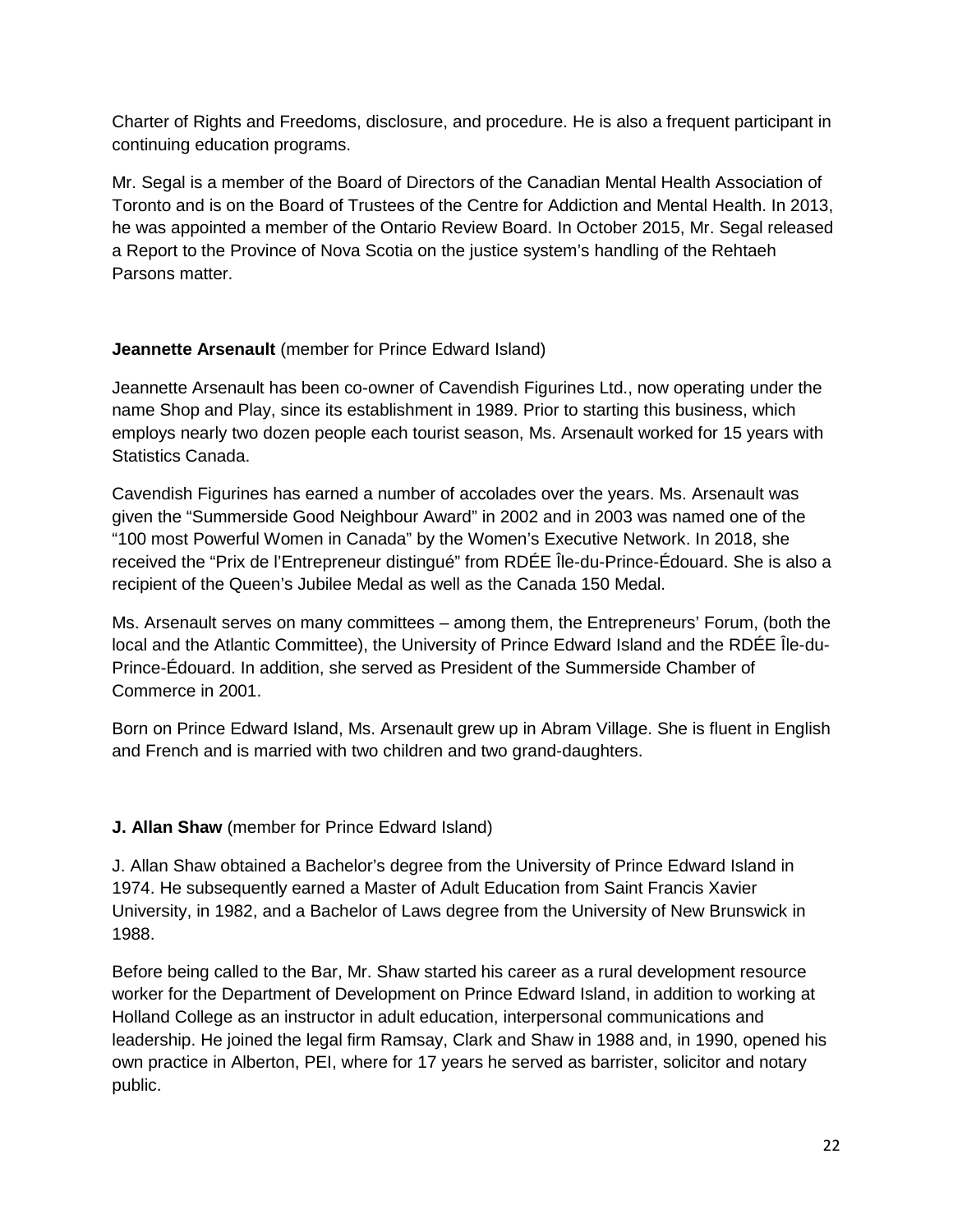Mr. Shaw has long been active in his community and has a wealth of volunteer experience. He is Past President and Director of the Prince County Exhibition and of the Prince Edward Island Association of Exhibitions. He is also the former Director of the Alberton Heritage Museum, a committee member of O'Leary Hockeytown History Book and a former Director of the O'Leary Library. He has coached hockey, soccer and softball teams.

The recipient of several honours, Mr. Shaw has been named Prince County Exhibition's Director of the Year and received the Canadian Association of Fairs and Exhibitions' Distinguished Service Award, the Ken Pridham Memorial Award for Volunteer of the Year and the West Prince District Friend of 4-H Award.

#### **Riel Bellegarde** (member for Saskatchewan)

Riel Bellegarde is a proud member of Treaty Four and the Peepeekisis First Nation, and a graduate of the University of New Hampshire, with a Bachelor of Business Administration from the Whittemore School of Business and Economics.

Mr. Bellegarde is currently President and CEO of the Saskatchewan Indian Institute of Technologies. He started his career with the Peepeekisis First Nation and the File Hills Qu'Appelle Tribal Council before joining the federal public service in 1994, working, from 1997, for Indian and Northern Affairs Canada. He was subsequently appointed to the Executive Group in 1999 and has since held several executive positions across diverse portfolios. In March 2003, he was appointed to the senior position of Regional Director General, Saskatchewan Region.

Mr. Bellegarde is married with two children.

# **Vianne Timmons** (member for Saskatchwan)

Dr. Vianne Timmons received her Bachelor of Arts degree in 1979, with a combined major in Psychology and English. She subsequently obtained a Bachelor of Special Education in 1980. Three years later she completed her Master of Education in Special Education. In 1993, Dr. Timmons earned her Ph.D in Education Psychology.

Dr. Timmons was appointed Chair of the Education Department at the St. Francis Xavier University in 1992 and in 1996 joined the Faculty of Education at the University of Prince Edward Island, where she became Vice-President, Academic Development, in 2001. In 2008, Dr. Timmons became the seventh President and Vice-Chancellor of the University of Regina. There, she maintains a wide-ranging research program with particular emphasis on family literacy and inclusive education.

Active in the academic community, she is currently Chair of Universities Canada's Standing Committee on International Relations and a member of the Canada Foundation for Innovation, and is Past President of the International Association of the Scientific Study of Intellectual and Developmental Disabilities.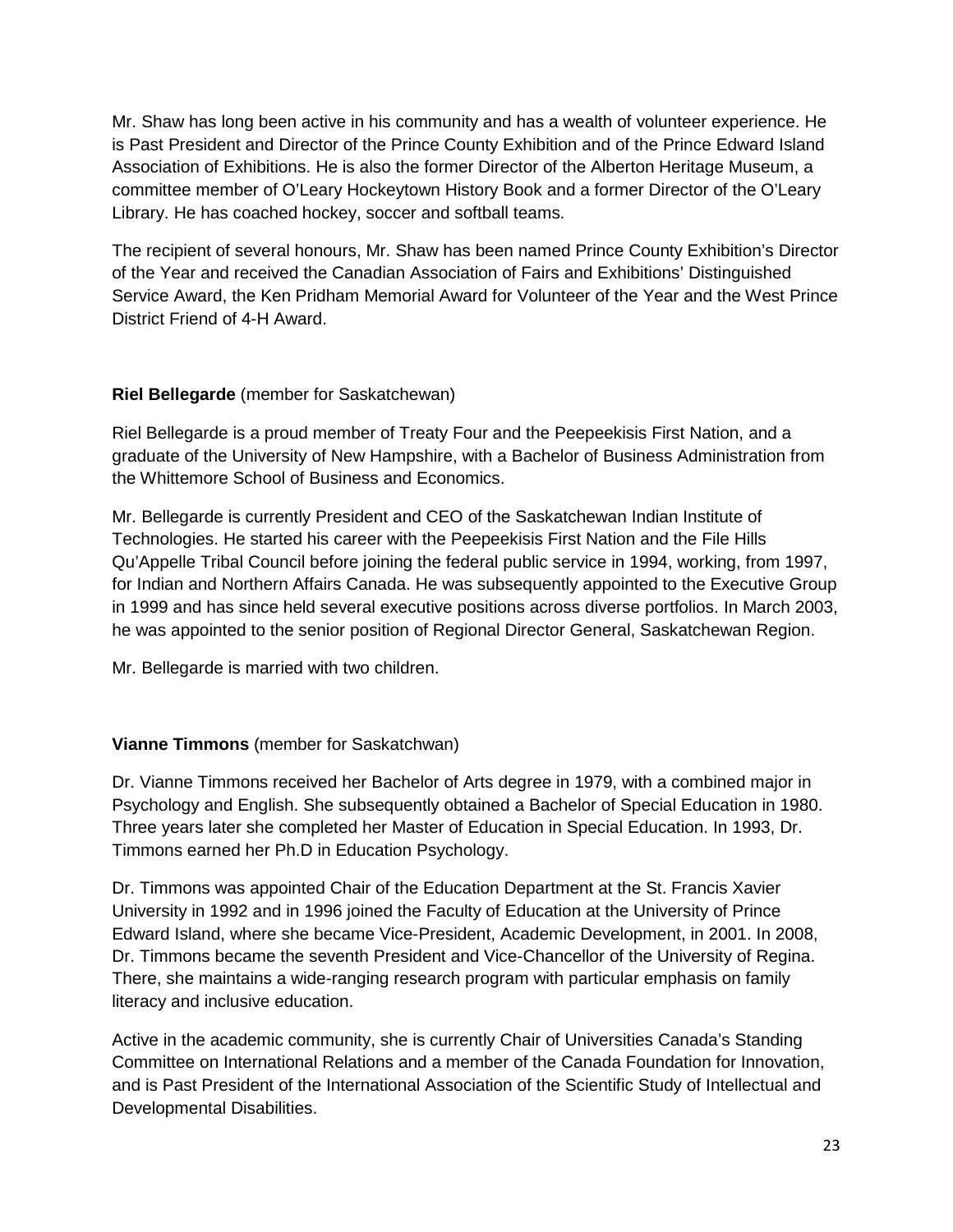Dr. Timmons has been honoured with numerous distinctions, including being named an Officer of the Order of Canada, in 2017. In 2016, she received the Council of Advancement and Support of Education District VIII Leadership Award for contributions to post-secondary education. She has served on several boards, including Economic Development Regina, the Wascana Centre Authority and the Canadian Bureau for International Education. She is also a member of the Bras d'Or Mi'kmaq First Nation.

# **Carl Friesen** (member for Yukon)

Carl Friesen has a degree in Geomatics Engineering from the University of Calgary and a degree in Biochemistry from the University of British Columbia.

A Yukon businessman, husband to wife Robyn and father to two children Zoë and Jeremy, Mr. Friesen is a senior partner and Vice President at Underhill Geomatics Ltd (Underhill and Underhill). He is also a professional engineer, a Canada Lands Surveyor, a British Columbia Land Surveyor and a Fellow of Engineers Canada.

Mr. Friesen joined Underhill in 1971 and became a partner in 1989. He has managed branch offices and has performed large project management and legal and engineering survey projects in all regions of Yukon, Northwest Territories, Nunavut and British Columbia in addition to undertaking international projects. He is a specialist in legal surveys on Canada Lands, engineering surveys, logistical organization, land claim surveys, GPS, Photo and conventional geodetic control surveys.

Mr. Friesen remains active in business and social committees in Yukon and on a national level. He is a past member of the Jack Hulland School Council, past president of the Association of Canada Lands Surveyors and past president of Engineers Yukon, ACLS representative on the Canadian Council Land Surveyors and is a current director of the Yukon Contractors Association, a member of the Yukon Land Titles Advisory Committee and the founder/initiator of the Yukon Industry Conference.

# **Diane Strand** (member for Yukon)

Diane Strand obtained a Business Administration degree from Yukon College in 1996, a Personal Life Coach Certificate from the Rayner Institute in Calgary in 2014 and an Integrative Energy Healing Certificate from Langara College in Vancouver in 2017.

Since joining the Champagne and Aishihik First Nations in 1996, she has occupied several positions, leading to her 2015 appointment as Director, Community Wellness. Her role is to provide leadership on intergovernmental co-operation and program development related to new initiatives towards community health and well-being, working to remove barriers within existing government operations.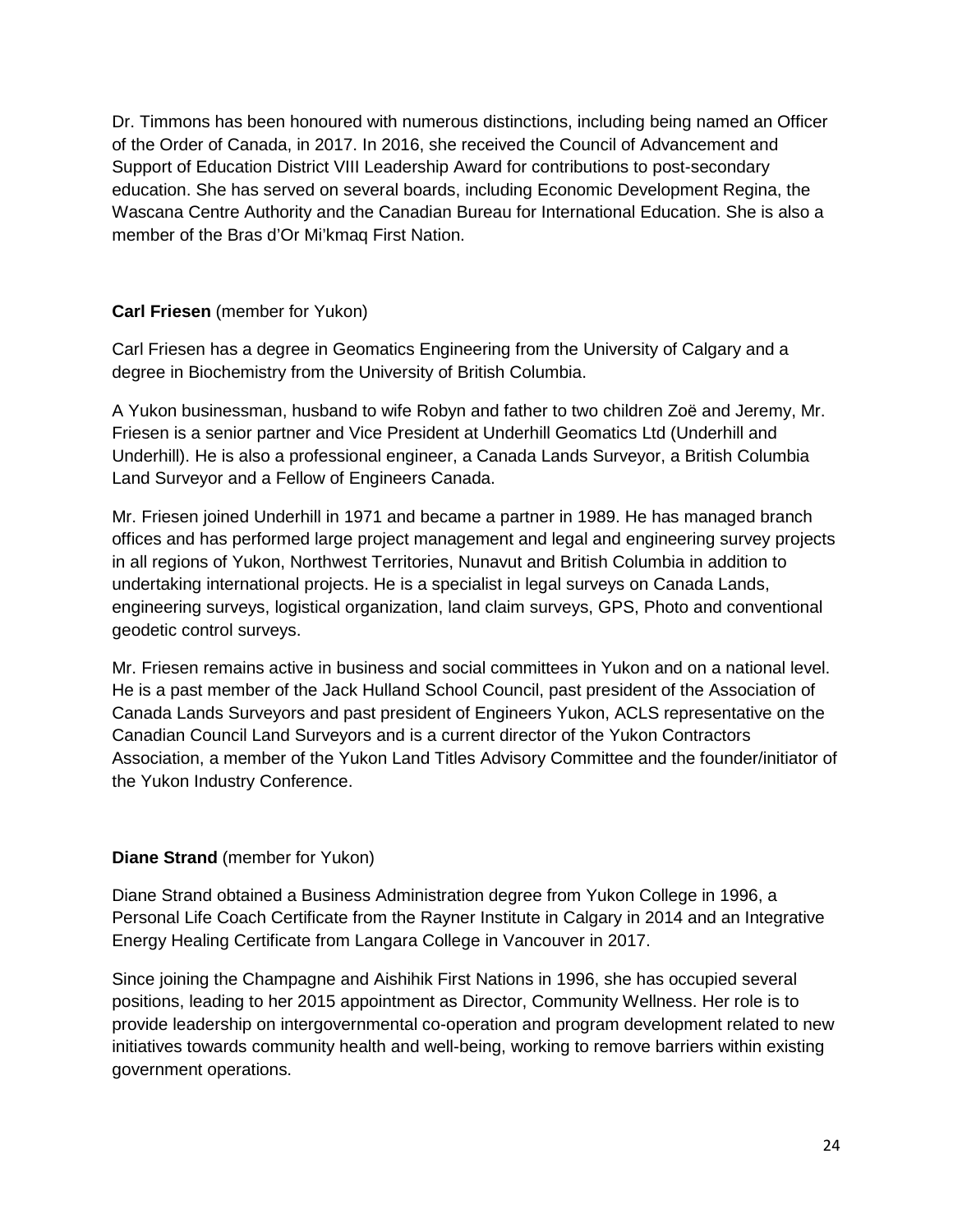Mrs. Strand is also a Returning Officer for Kluane Region and an Independent Consultant for Crow's Light Consulting where she delivers workshops related to community and individual healing.

Possessing a wealth of volunteer and board experience, she is currently a member of the Yukon Lotteries Commission, the Yukon Hospital Corporation and the St. Elias School Council. She also teaches and leads a dance group of Southern Tutchone Dance: Dakwäkäda Dancers.

Through both work and volunteer activities, Diane is involved in many heritage-related initiatives, including traditional dance and song; culture camps for youth; and community genealogy studies.

Mrs. Strand currently lives in Haines Junction and is the mother of two grown children and a grandmother to an 11-month-old grandson.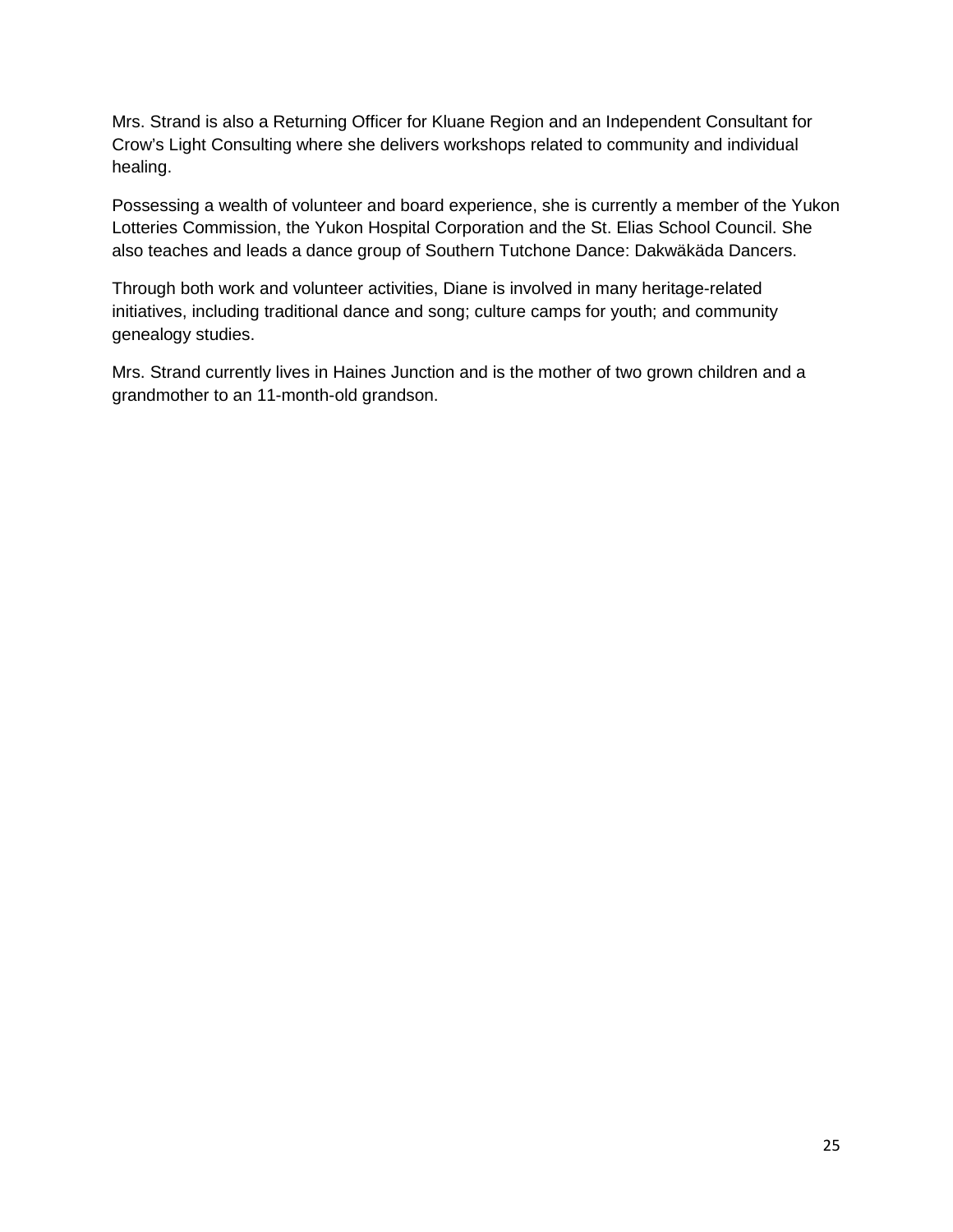# <span id="page-25-0"></span>**Annex C: Assessment criteria**

#### **Constitutional eligibility requirements**

An individual must meet the constitutional eligibility requirements at the time of appointment to the Senate.

## **Age**

An individual must be a minimum of 30 years of age and be less than 75 years of age.

#### **Citizenship**

An individual must be a citizen of Canada.

#### **Net Worth in Real and Personal Property**

An individual must own property with a net value of \$4,000 in the province for which he or she is appointed, and have an overall net worth of \$4,000 in real and personal property.

In the case of Quebec, a nominee must have his or her real property qualification in the electoral division for which he or she is appointed, or be resident in that electoral division.

• Senators from Quebec must represent one of [24 electoral divisions.](https://www.canada.ca/en/campaign/independent-advisory-board-for-senate-appointments/assessment-criteria/senatorial-divisions-of-quebec.html)

#### **Residency**

An individual must be a resident of the province for which he or she is appointed.

- An individual must have his or her place of permanent residence in the province or territory of vacancy at the time of application and appointment. The permanent residence of an individual is where the person is ordinarily present and has made his or her home for a minimum period of two years leading up to the application. The individual must provide documentation of residence in the province or territory.
- Despite rule 1, an exception to the two-year requirement may be made in a case where an individual is temporarily absent from the province or territory of vacancy for reasons of employment or education but can provide satisfactory proof he or she intends to return to his or her permanent residence in the province or territory of vacancy.

#### **Merit-based criteria established by the Government**

#### **Non-Partisanship**

Individuals must demonstrate to the Advisory Board that they have the ability to bring a perspective and contribution to the work of the Senate that is independent and non-partisan. They will also have to disclose any political involvement and activities. Past political activities would not disqualify an applicant.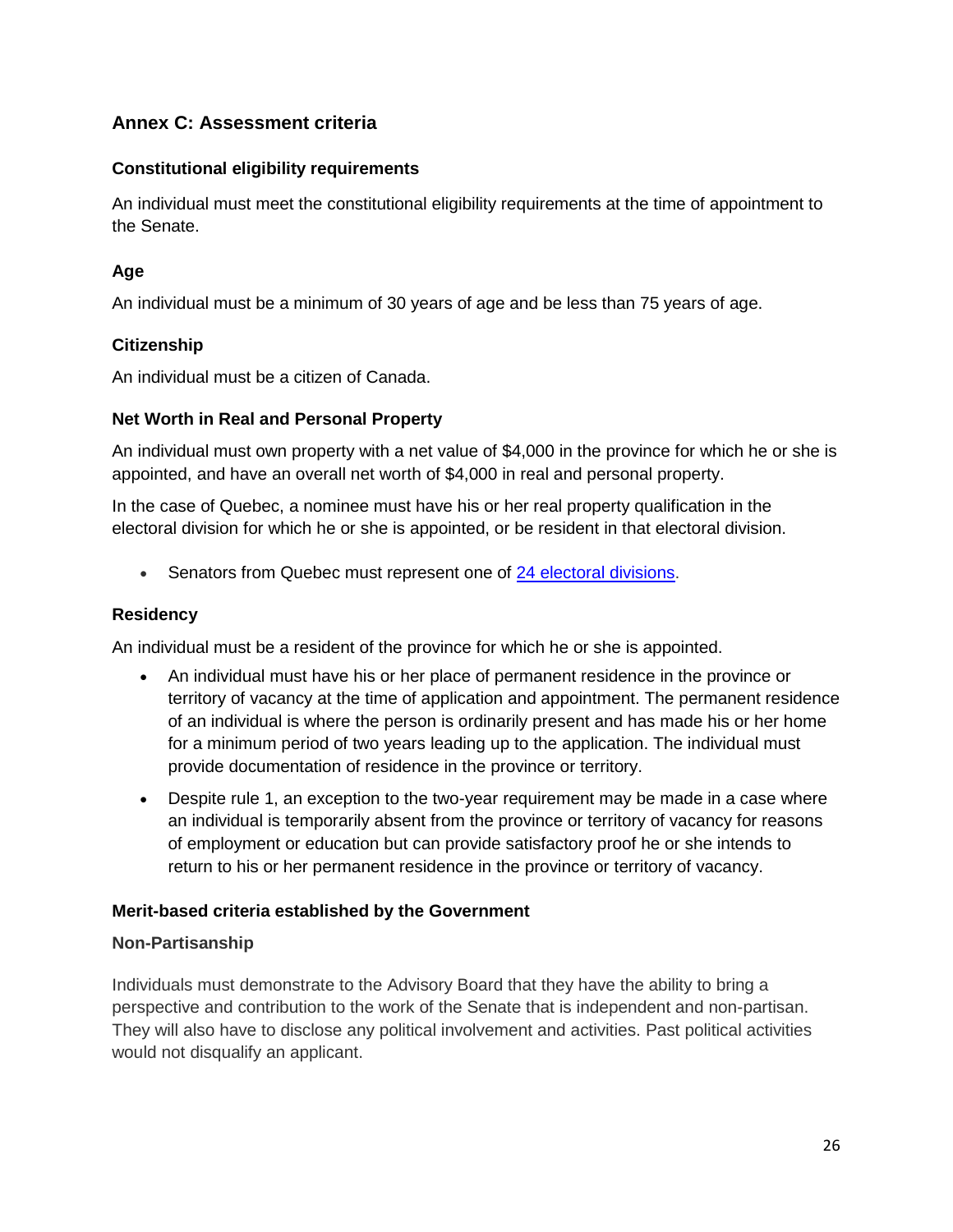#### **Knowledge Requirement**

Individuals must demonstrate a solid knowledge of the legislative process and Canada's Constitution, including the role of the Senate as an independent and complementary body of sober second thought, regional representation and minority representation.

#### **Personal Qualities**

Individuals must demonstrate outstanding personal qualities, including adhering to the principles and standards of public life, ethics, and integrity.

Individuals must demonstrate an ability to make an effective and significant contribution to the work of the Senate, not only in their chosen profession or area of expertise, but the wide range of other issues that come before the Senate.

#### **Qualifications Related to the Role of the Senate**

An individual must demonstrate one of the following criteria:

- a high level of experience, developed over many years, in the legislative process and public service at the federal or provincial/territorial level; and/or,
- a lengthy and recognized record of service to one's community, which could include one's Indigenous, ethnic or linguistic community; and/or,
- recognized leadership and an outstanding record of achievement in the nominee's profession or chosen field of expertise.

#### **Additional considerations**

#### **Gender, Indigenous and Minority Representation**

Individuals will be considered with a view to achieving gender balance in the Senate. Priority consideration will be given to applicants who represent Indigenous peoples and linguistic, minority and ethnic communities, with a view to ensuring representation of those communities in the Senate.

#### **Bilingualism**

Fluency in both official languages will be considered an asset.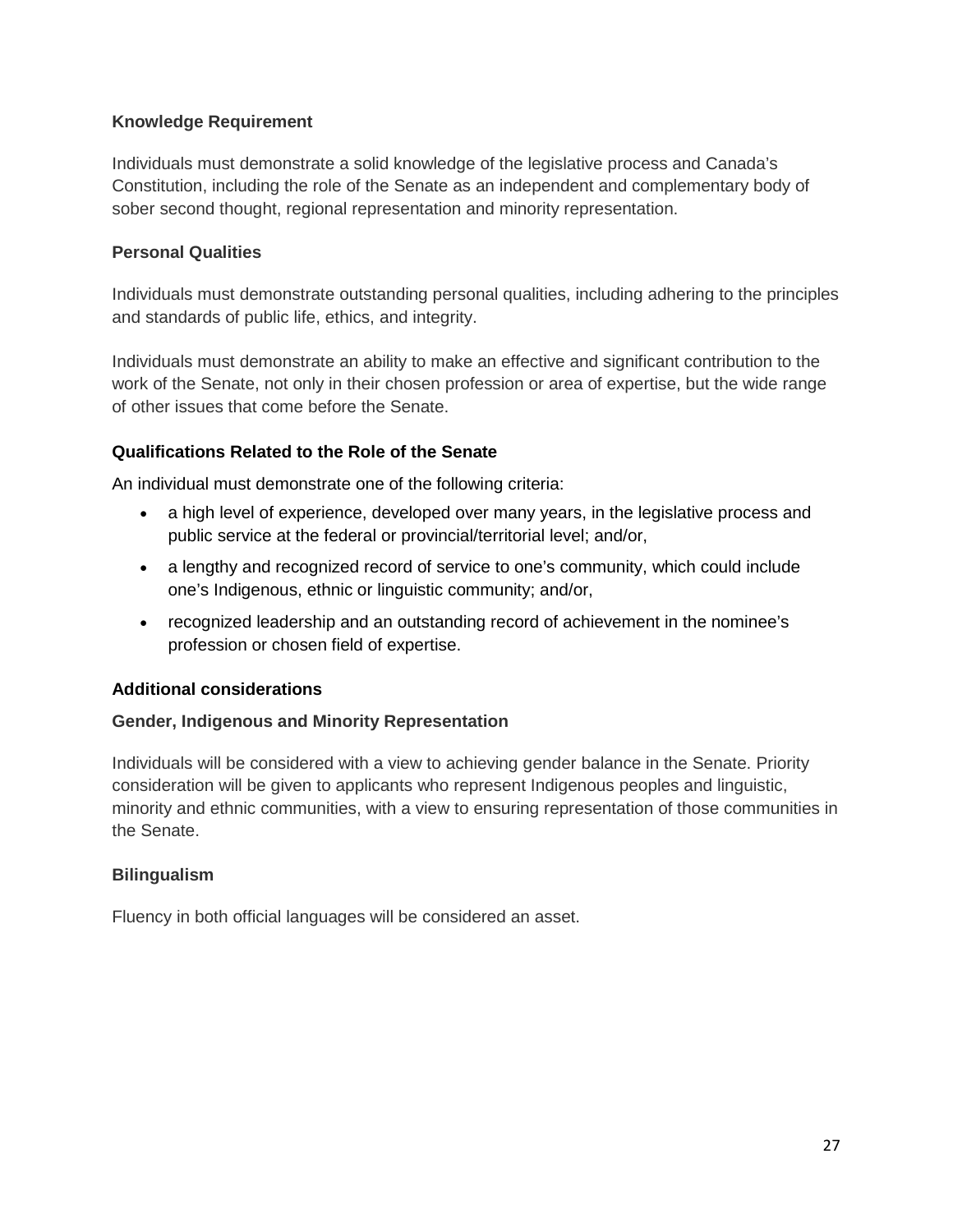# <span id="page-27-0"></span>**Annex D: News releases**

| Prime Minister announces the appointment of a Senator(s)<br>(October 11, 2018)           |
|------------------------------------------------------------------------------------------|
| https://pm.gc.ca/eng/news/2018/10/11/prime-minister-announces-appointment-two-senators   |
| (October 3, 2018)                                                                        |
| https://pm.gc.ca/eng/news/2018/10/03/prime-minister-announces-appointment-three-senators |
| (September 24, 2018)                                                                     |
| https://pm.gc.ca/eng/news/2018/09/24/prime-minister-announces-appointment-two-senators   |
| (June 20, 2018)                                                                          |
| https://pm.gc.ca/eng/news/2018/06/20/prime-minister-announces-appointment-senator        |
| (June 15, 2018)                                                                          |
| https://pm.gc.ca/eng/news/2018/06/15/prime-minister-announces-appointment-senator        |
|                                                                                          |
| (June 6, 2018)                                                                           |
| https://pm.gc.ca/eng/news/2018/06/06/prime-minister-announces-appointment-two-senators   |
| (June 1, 2018)                                                                           |
| https://pm.gc.ca/eng/news/2018/06/01/prime-minister-announces-appointment-senator        |
| (March 15, 2018)                                                                         |
| https://pm.gc.ca/eng/news/2018/03/15/prime-minister-announces-appointment-senator        |
| (February 15, 2018)                                                                      |
| https://pm.gc.ca/eng/news/2018/02/15/prime-minister-announces-appointment-two-senators   |
| (December 4, 2017)                                                                       |
| https://pm.gc.ca/eng/news/2017/12/04/prime-minister-announces-appointment-two-new-       |
|                                                                                          |
| senators                                                                                 |
| (August 30, 2017)                                                                        |
| https://pm.gc.ca/eng/news/2017/08/30/prime-minister-announces-appointment-new-senator    |
| Prime Minister announces intention to recommend the appointment of new Senators          |
| (November 2, 2016)                                                                       |
| http://pm.gc.ca/eng/news/2016/11/02/prime-minister-announces-intention-recommend-        |
| appointment-six-new-senators<br>(October 31, 2016)                                       |
| http://pm.gc.ca/eng/news/2016/10/31/prime-minister-announces-intention-recommend-        |
| appointment-six-new-senators                                                             |
| (October 27, 2016)                                                                       |
| http://pm.gc.ca/eng/news/2016/10/27/prime-minister-announces-intention-recommend-        |
| appointment-nine-new-senators                                                            |
| (March 18, 2016)                                                                         |
| http://pm.gc.ca/eng/news/2016/03/18/prime-minister-announces-intention-recommend-        |
| appointment-seven-new-senators                                                           |
|                                                                                          |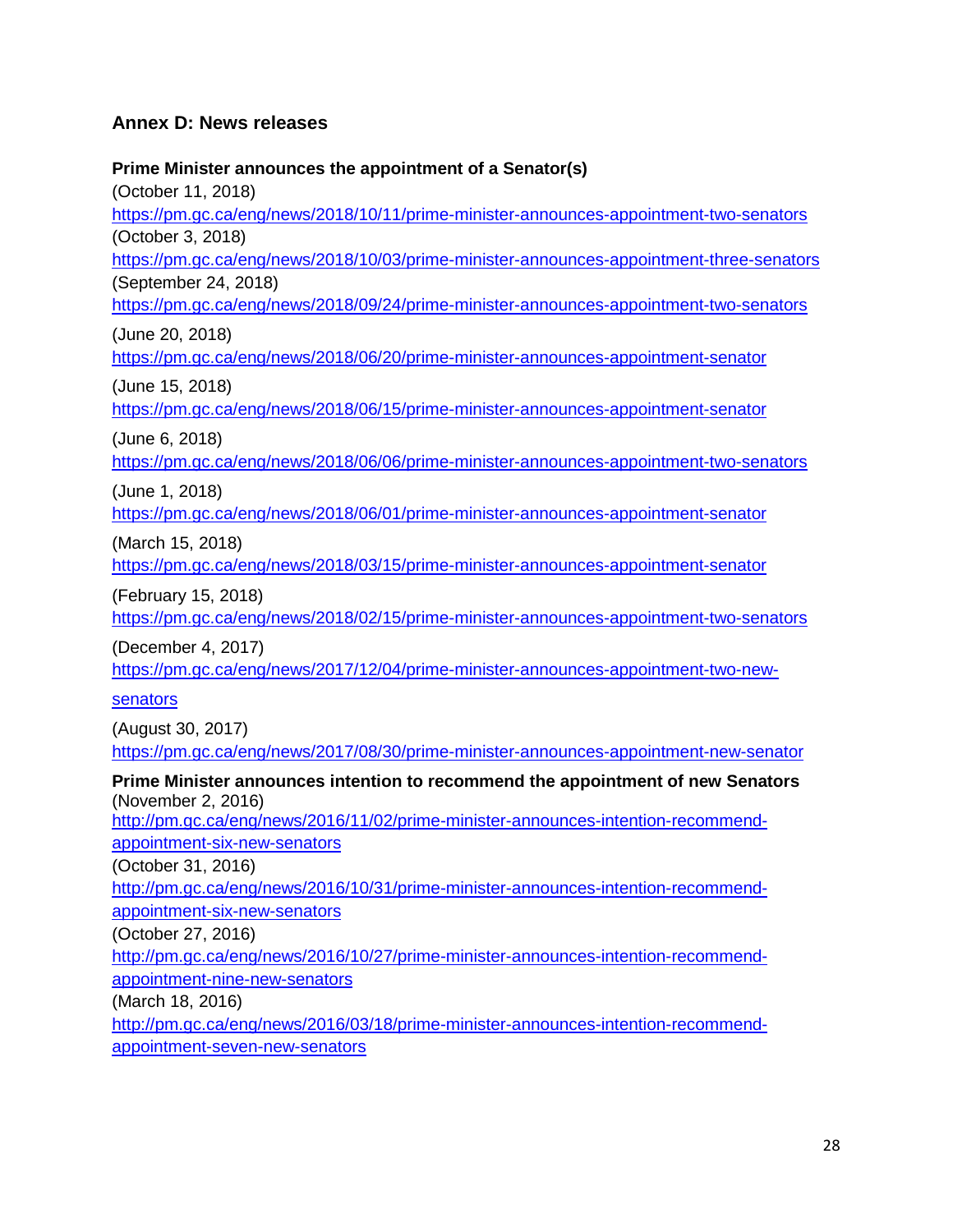**Minister Gould announces appointments to Independent Advisory Board for Senate Appointments** (July 25, 2018)

[https://www.canada.ca/en/democratic-institutions/news/2018/07/minister-gould-announces](https://www.canada.ca/en/democratic-institutions/news/2018/07/minister-gould-announces-appointments-to-independent-advisory-board-for-senate-appointments.html)[appointments-to-independent-advisory-board-for-senate-appointments.html](https://www.canada.ca/en/democratic-institutions/news/2018/07/minister-gould-announces-appointments-to-independent-advisory-board-for-senate-appointments.html)

**Minister Gould announces improvements to the Senate appointments process – applications open now!** (February 21, 2018)

[https://www.canada.ca/en/democratic-](https://www.canada.ca/en/democratic-institutions/news/2018/02/minister_gould_announcesimprovementstothesenateappointmentsproce.html)

[institutions/news/2018/02/minister\\_gould\\_announcesimprovementstothesenateappointmentspro](https://www.canada.ca/en/democratic-institutions/news/2018/02/minister_gould_announcesimprovementstothesenateappointmentsproce.html) [ce.html](https://www.canada.ca/en/democratic-institutions/news/2018/02/minister_gould_announcesimprovementstothesenateappointmentsproce.html)

**The Independent Advisory Board for Senate Appointments launches new application intake and publishes its report** (December 21, 2016) [https://www.canada.ca/en/privy-council/news/2016/12/independent-advisory-board-senate](https://www.canada.ca/en/privy-council/news/2016/12/independent-advisory-board-senate-appointments-launches-new-application-intake-publishes-report.html?=undefined&wbdisable=true)[appointments-launches-new-application-intake-publishes](https://www.canada.ca/en/privy-council/news/2016/12/independent-advisory-board-senate-appointments-launches-new-application-intake-publishes-report.html?=undefined&wbdisable=true)[report.html?=undefined&wbdisable=true](https://www.canada.ca/en/privy-council/news/2016/12/independent-advisory-board-senate-appointments-launches-new-application-intake-publishes-report.html?=undefined&wbdisable=true)

**Process to fill upcoming Senate vacancies in New Brunswick, Nova Scotia and Ontario begins** (December 20, 2016)

[https://www.canada.ca/en/democratic-institutions/news/2016/12/process-fill-upcoming-senate](https://www.canada.ca/en/democratic-institutions/news/2016/12/process-fill-upcoming-senate-vacancies-new-brunswick-nova-scotia-ontario-begins.html)[vacancies-new-brunswick-nova-scotia-ontario-begins.html](https://www.canada.ca/en/democratic-institutions/news/2016/12/process-fill-upcoming-senate-vacancies-new-brunswick-nova-scotia-ontario-begins.html)

**List of anticipated Senate vacancies in New Brunswick, Nova Scotia and Ontario in 2017**  (December 20, 2016) [https://www.canada.ca/en/democratic-institutions/news/2016/12/list-anticipated-senate](https://www.canada.ca/en/democratic-institutions/news/2016/12/list-anticipated-senate-vacancies-new-brunswick-nova-scotia-ontario-2017.html)[vacancies-new-brunswick-nova-scotia-ontario-2017.html](https://www.canada.ca/en/democratic-institutions/news/2016/12/list-anticipated-senate-vacancies-new-brunswick-nova-scotia-ontario-2017.html)

**Minister of Democratic Institutions announces launch of the permanent phase of the independent Senate appointments process** (July 7, 2016)

[https://www.canada.ca/en/democratic-institutions/news/2016/7/minister-of-democratic](https://www.canada.ca/en/democratic-institutions/news/2016/7/minister-of-democratic-institutions-announces-launch-of-the-permanent-phase-of-the-independent-senate-appointments-process.html)[institutions-announces-launch-of-the-permanent-phase-of-the-independent-senate](https://www.canada.ca/en/democratic-institutions/news/2016/7/minister-of-democratic-institutions-announces-launch-of-the-permanent-phase-of-the-independent-senate-appointments-process.html)[appointments-process.html](https://www.canada.ca/en/democratic-institutions/news/2016/7/minister-of-democratic-institutions-announces-launch-of-the-permanent-phase-of-the-independent-senate-appointments-process.html)

**Report of the Independent Advisory Board for Senate Appointments** (April 5, 2016) [https://www.canada.ca/en/democratic-institutions/news/2016/4/report-of-the-independent](https://www.canada.ca/en/democratic-institutions/news/2016/4/report-of-the-independent-advisory-board-for-senate-appointments.html)[advisory-board-for-senate-appointments.html](https://www.canada.ca/en/democratic-institutions/news/2016/4/report-of-the-independent-advisory-board-for-senate-appointments.html)

**Minister of Democratic Institutions announces establishment of the Independent Advisory Board for Senate Appointments** (January 19, 2016)

[https://www.canada.ca/en/democratic-institutions/news/2016/1/minister-of-democratic](https://www.canada.ca/en/democratic-institutions/news/2016/1/minister-of-democratic-institutions-announces-establishment-of-the-independent-advisory-board-for-senate-appointments.html)[institutions-announces-establishment-of-the-independent-advisory-board-for-senate](https://www.canada.ca/en/democratic-institutions/news/2016/1/minister-of-democratic-institutions-announces-establishment-of-the-independent-advisory-board-for-senate-appointments.html)[appointments.html](https://www.canada.ca/en/democratic-institutions/news/2016/1/minister-of-democratic-institutions-announces-establishment-of-the-independent-advisory-board-for-senate-appointments.html)

<span id="page-28-0"></span>**Government Announces Immediate Senate Reform** (December 3, 2015) [https://www.canada.ca/en/democratic-institutions/news/2015/12/government-announces](https://www.canada.ca/en/democratic-institutions/news/2015/12/government-announces-immediate-senate-reform.html)[immediate-senate-reform.html](https://www.canada.ca/en/democratic-institutions/news/2015/12/government-announces-immediate-senate-reform.html)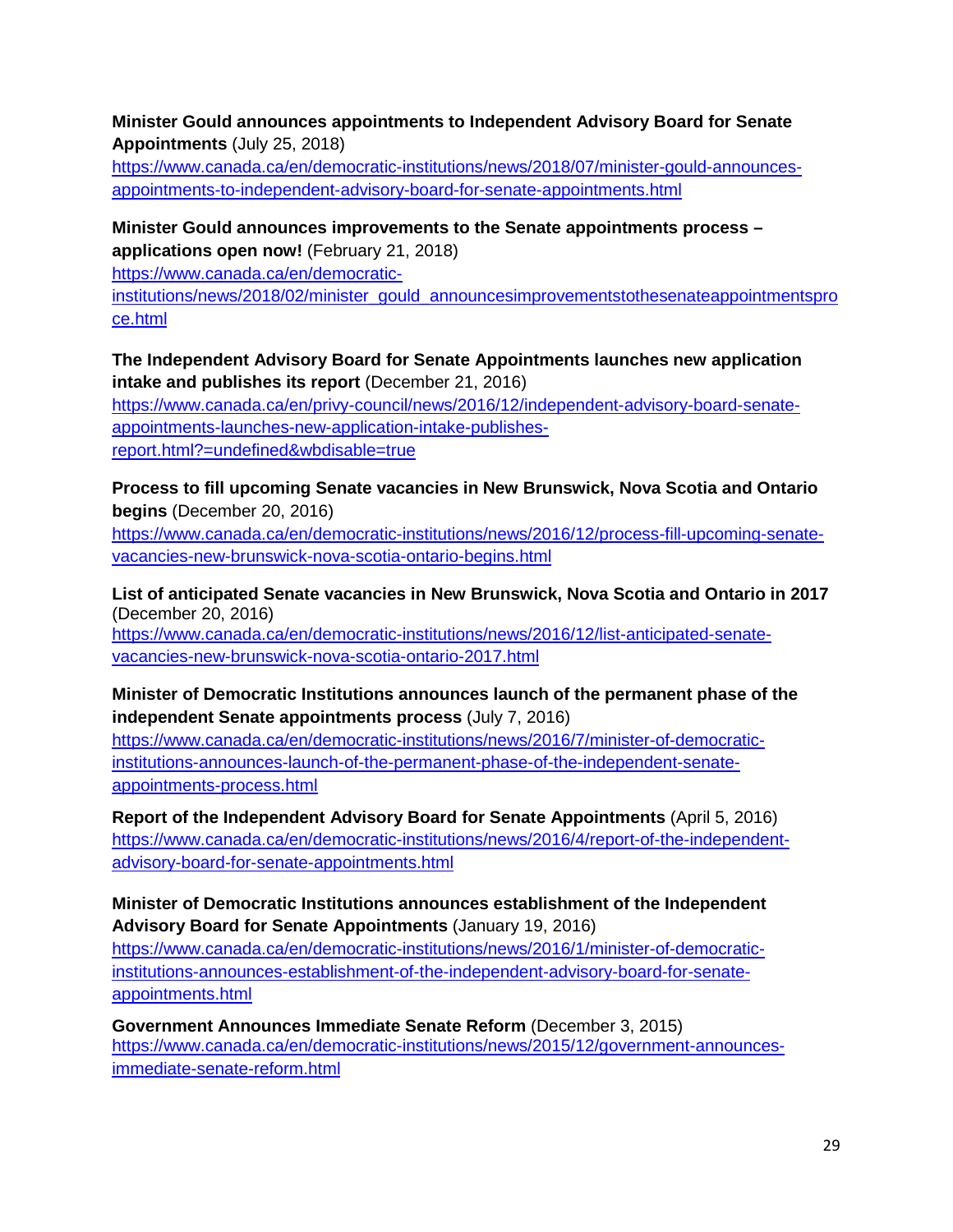## <span id="page-29-0"></span>**Annex E: Statistics on candidacies**

#### **Summary**

#### **Key facts[4:](#page-29-1)**

- The percentage of **women** who applied is below the Canadian population estimate (40% vs. 50.4%).
- The percentage of applicants identifying French as their **first official language** is greater than the Canadian population representation (27% vs. 22.2%).
- **Indigenous** representation is higher than the Canadian population (11.6% vs. 4.9%).
- **Visible minority** representation is higher than the Canadian population (23.9% vs. 22.3%).
- Representation of **persons with disabilities** is lower than the Canadian population (9.6% vs. 22.3%).





<span id="page-29-1"></span>http://officiallanguages.gc.ca/en/statistics/canada <https://www150.statcan.gc.ca/t1/tbl1/en/tv.action?pid=1710000501&pickMembers%5B0%5D=1.1&pickMembers%5B1%5D=2.1> <https://www150.statcan.gc.ca/t1/tbl1/en/tv.action?pid=1310037401> <https://www12.statcan.gc.ca/census-recensement/2016/dp-pd/prof/index.cfm?Lang=E>

**3,232 applicants**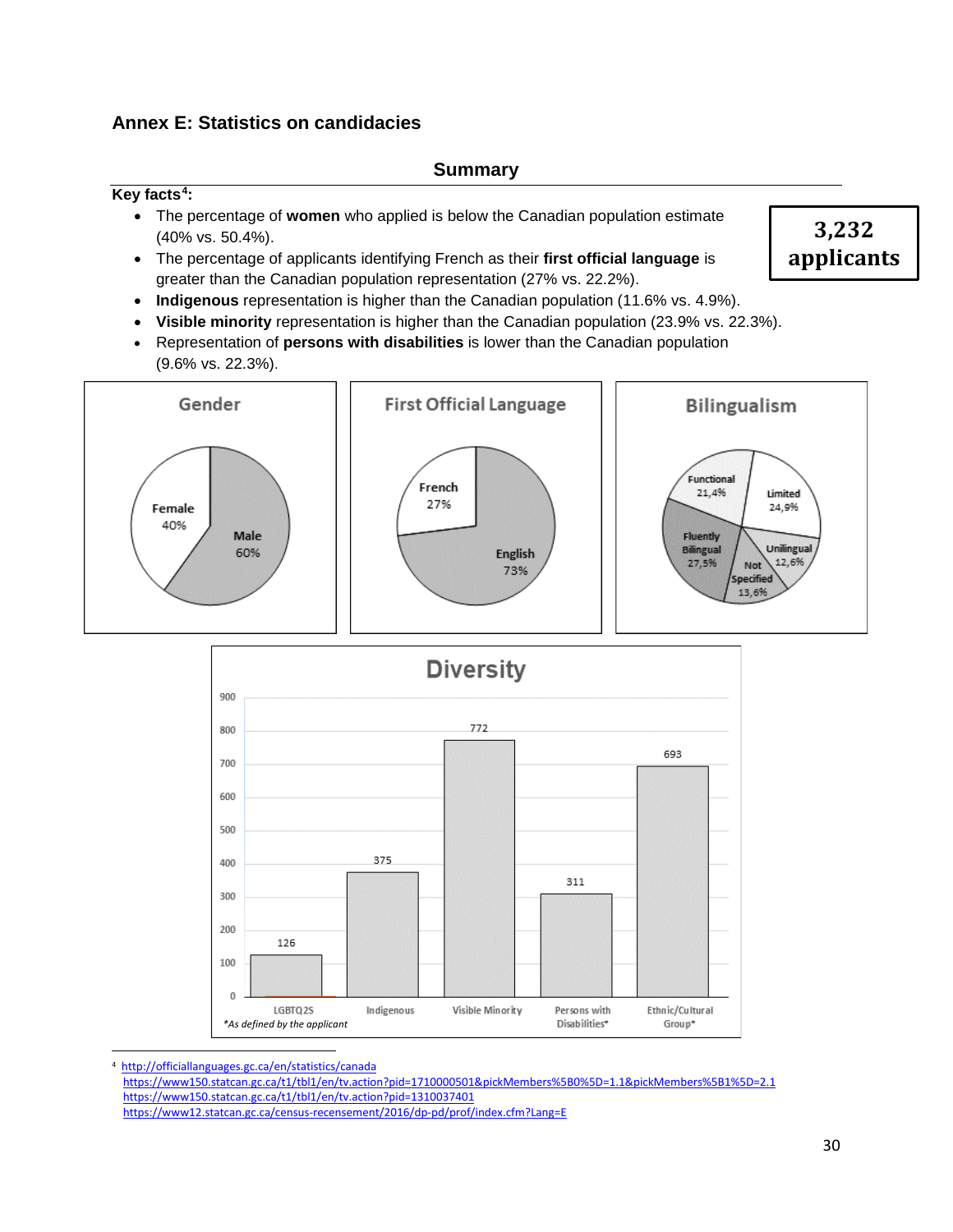- Representation of **women** is below the Alberta population estimates (31.7% vs. 49.4%).
- The percentage of applicants identifying French as their **first official language** is higher than the Alberta population representation (8.3% vs. 1.8%).
- **Indigenous** representation is slightly higher than the Alberta population (6.7% vs. 6.5%).
- **Visible minority** representation is greater than that of the Alberta population (31.7% vs. 23.5%).
- Representation of **persons with disabilities** is lower than the Alberta population (3.3% vs. 21.7%).





**60 applicants**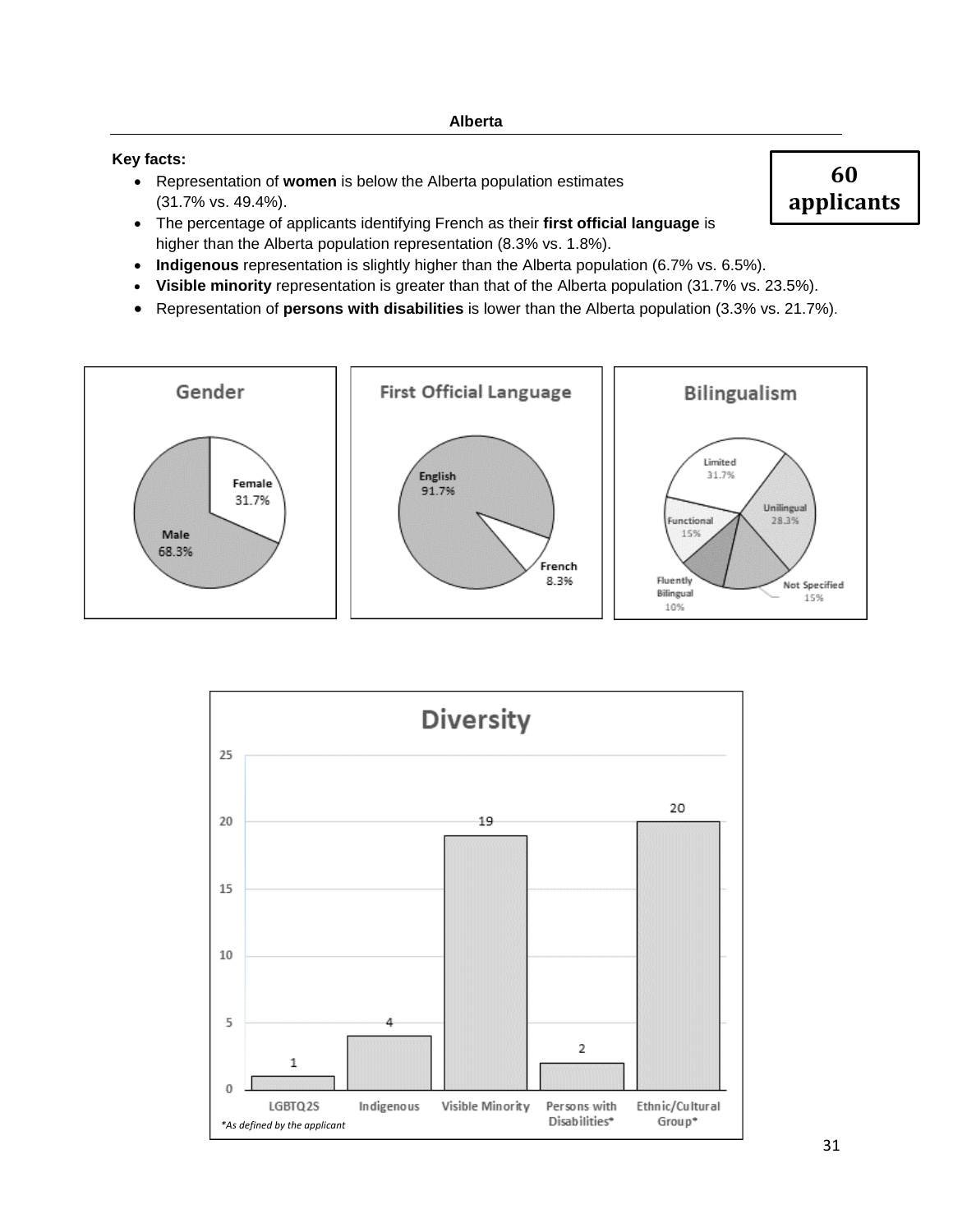- Representation of **women** is below the British Columbia population estimates (41.1% vs. 50.4%).
- The percentage of applicants identifying French as their **first official language** is higher than the British Columbia population representation (3.6% vs. 1.2%).
- **Indigenous** representation is higher than the British Columbia population (14.8% vs. 5.9%).
- **Visible minority** representation is below that of the British Columbia population (25.4% vs. 30.3%).
- Representation of **persons with disabilities** is lower than the British Columbia population (4.5% vs. 24.7%).





**358 applicants**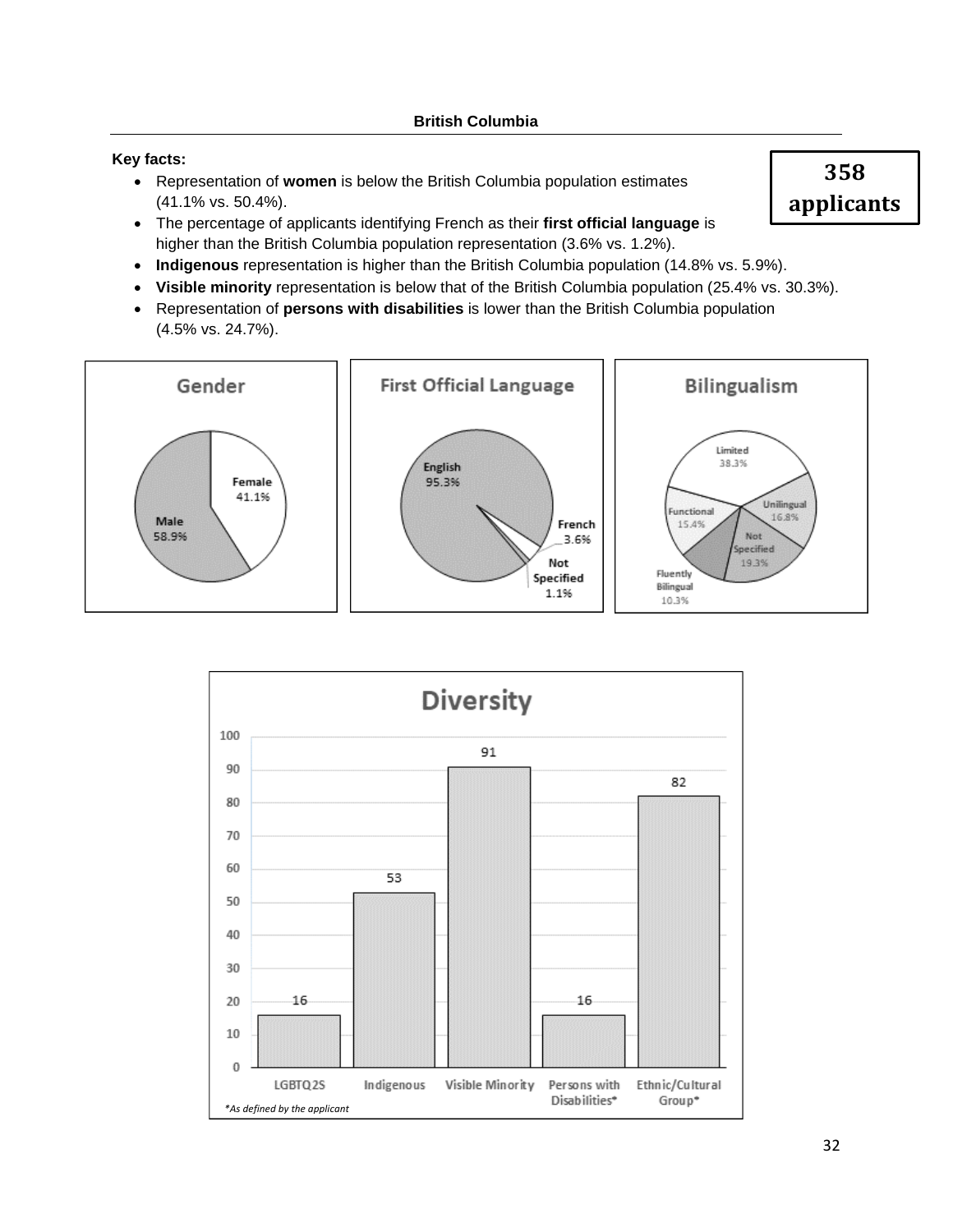- Representation of **women** is below the Newfoundland and Labrador population estimates (44.1% vs. 50.7%).
- The percentage of applicants identifying French as their **first official language** is higher than the Newfoundland and Labrador population representation (5.9% vs. 0.4%).
- **Indigenous** representation is higher than the Newfoundland and Labrador population (10.5% vs. 8.9%).
- **Visible minority** representation is above that of the Newfoundland and Labrador population (2.6% vs. 2.3%).
- Representation of **persons with disabilities** is lower than the Newfoundland and Labrador population (7.9% vs. 23.6%).



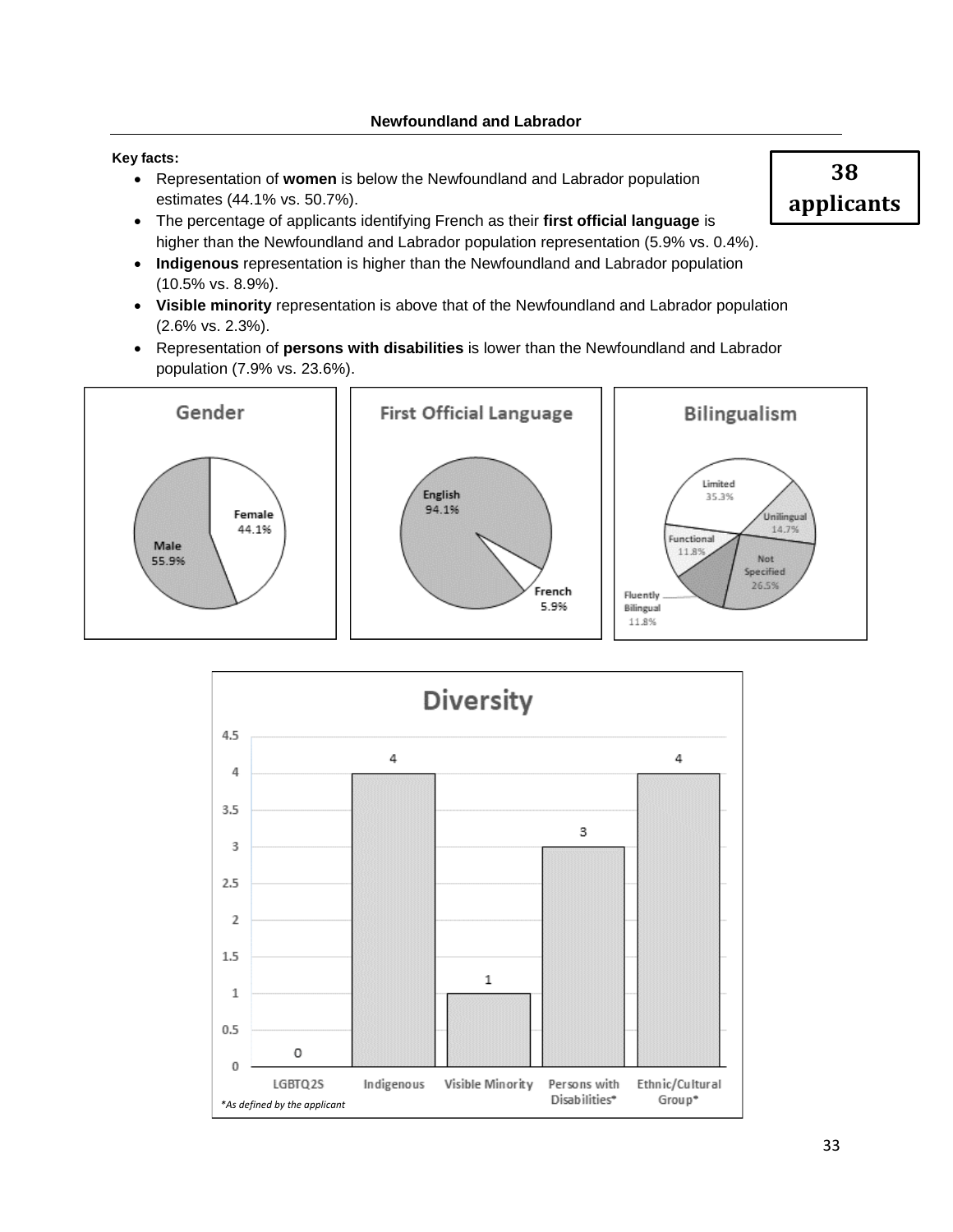- Representation of **women** is greater than that Northwest Territories population estimates (60% vs. 48.7%).
- The percentage of applicants identifying French as their **first official language** is higher than the Northwest Territories population representation (4% vs. 2.8%).
- **Indigenous** representation is greater than the Northwest Territories population (52% vs. 50.7%).
- **Visible minority** representation is below that of the Northwest Territories population (4% vs. 9.6%).
- Representation of **persons with disabilities** is lower than the Northwest Territories population (16% vs. 20%).



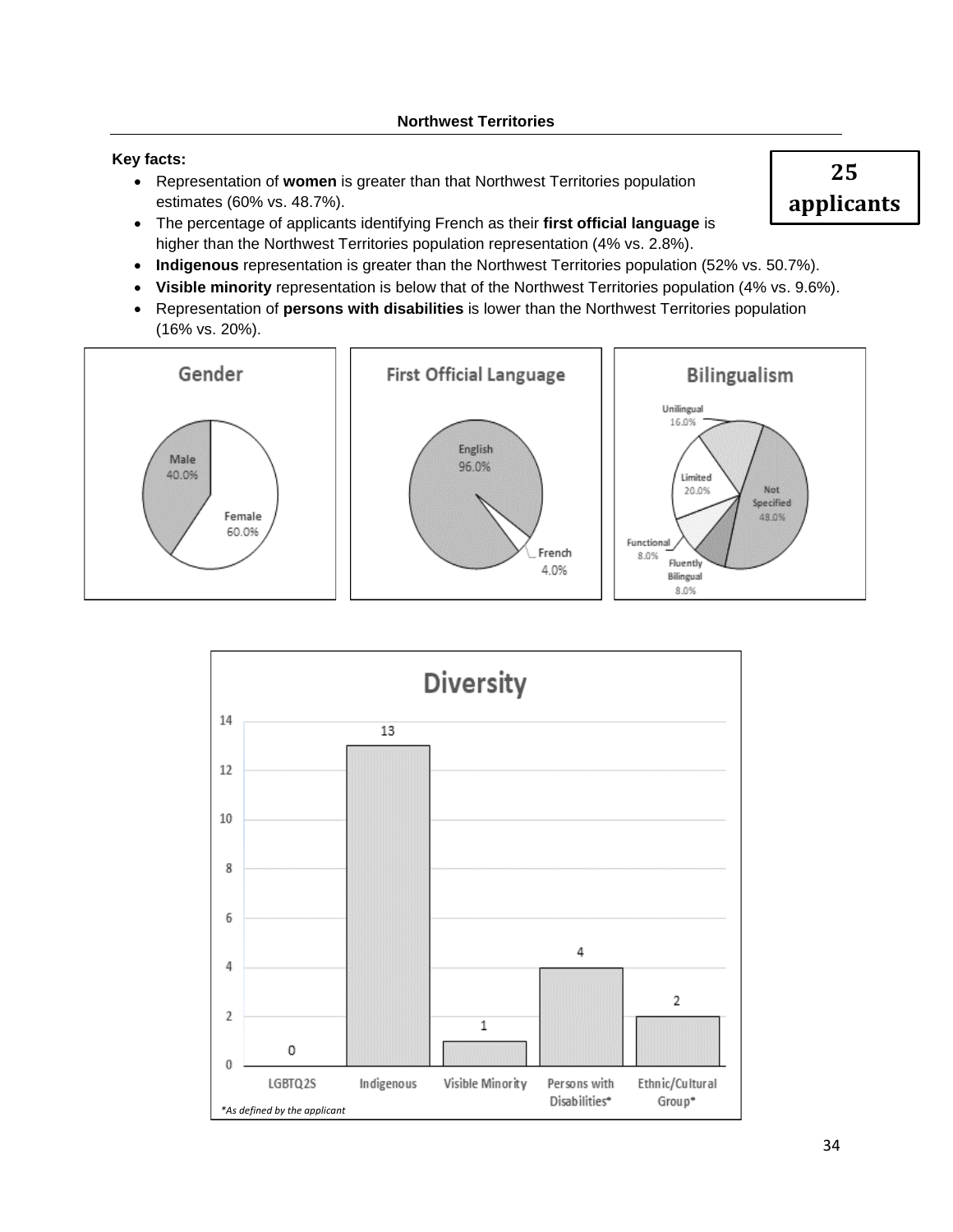- Representation of **women** is below the Nova Scotia population estimates (40.9% vs. 51%).
- The percentage of applicants identifying French as their **first official language** is higher than the Nova Scotia population representation (5% vs. 3.1%).
- **Indigenous** representation is higher than the Nova Scotia population (13.1% vs. 5.7%).
- **Visible minority** representation is above that of the Nova Scotia population (10.8% vs. 6.5%).
- Representation of **persons with disabilities** is lower than the Nova Scotia population (13.9% vs. 30.4%).





**259 applicants**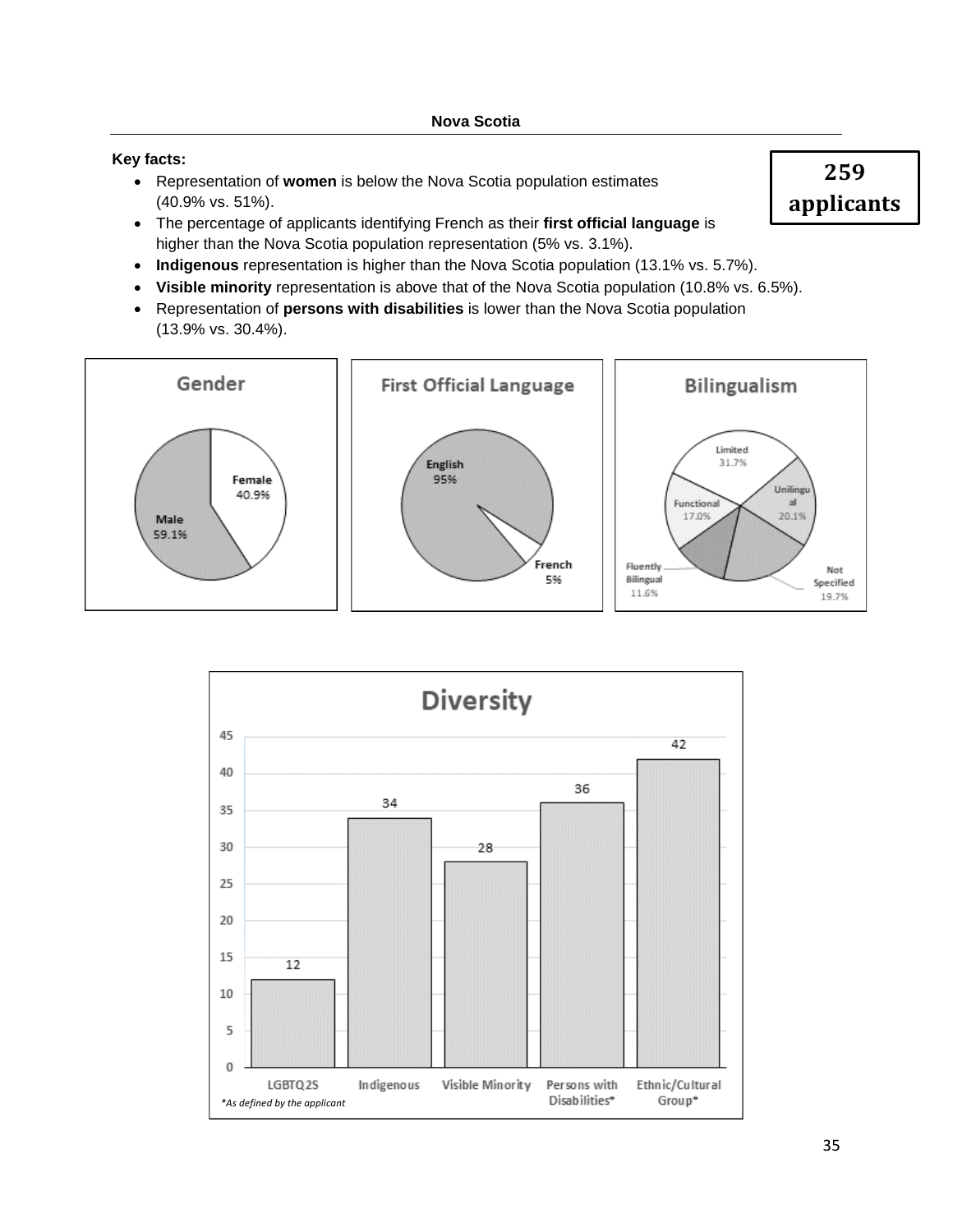**Ontario**

#### **Key facts:**

- Representation of **women** is below the Ontario population estimates (41.2% vs. 50.8%).
- The percentage of applicants identifying French as their **first official language** is higher than the Ontario population representation (10.5% vs. 3.8%).
- **Indigenous** representation is higher than the Ontario population (10.5% vs. 2.8%).
- **Visible minority** representation is below that of the Ontario population (28.7% vs. 29.3%).
- Representation of **persons with disabilities** is lower than the Ontario population (11% vs. 24.1%).





# **1,567 applicants**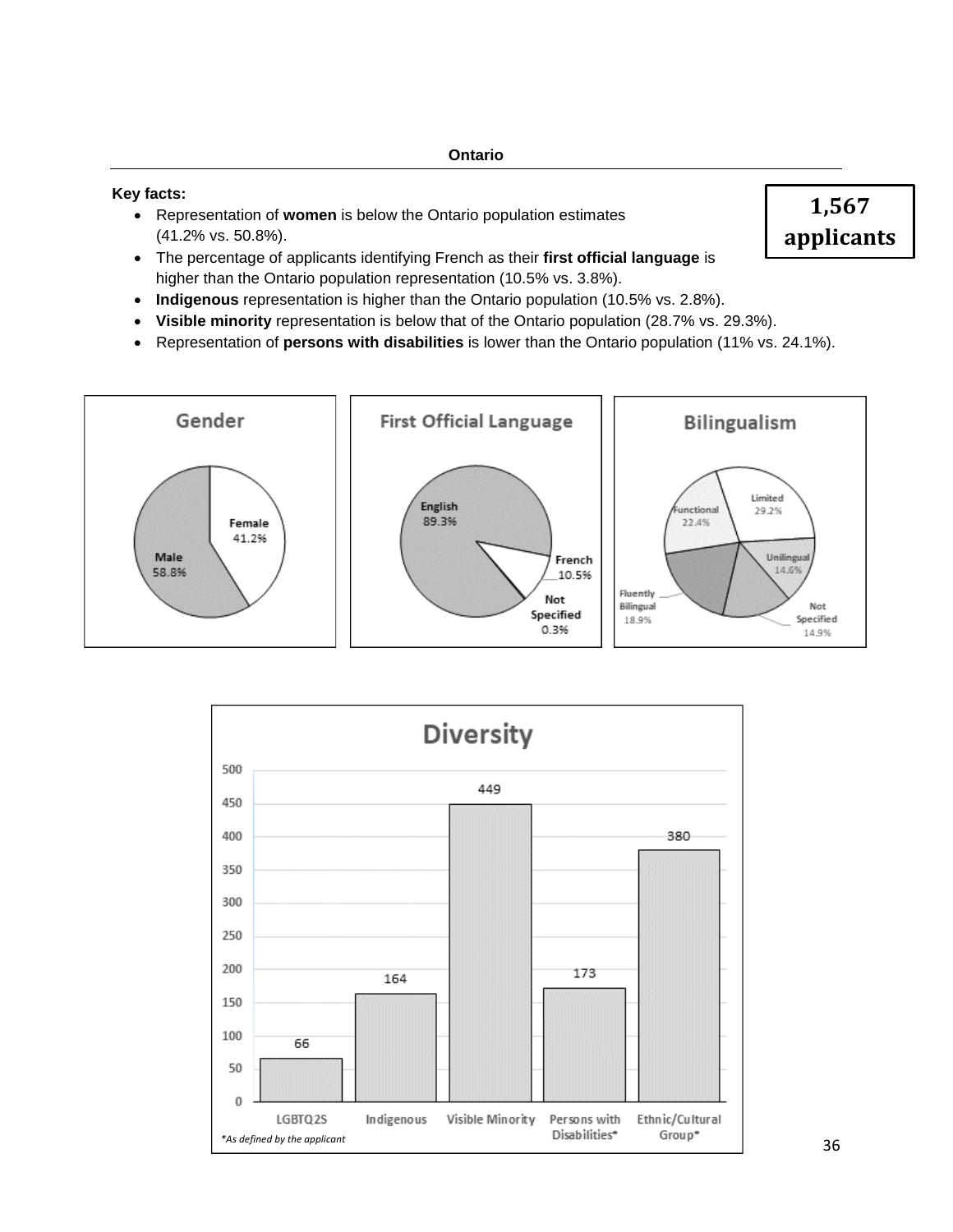- Representation of **women** is below the Prince Edward Island workforce population (47.1% vs. 51.1%).
- The percentage of applicants identifying French as their **first official language** is higher than the Prince Edward Island population representation (4.7% vs. 3.2%).
- **Indigenous** representation is higher than the Prince Edward Island population (5.9% vs. 2%).
- **Visible minority** representation is greater that of the Prince Edward Island population (8.2% vs. 4.8%).
- Representation of **persons with disabilities** is lower than the Prince Edward Island population (5.9% vs. 26%).





# **85 applicants**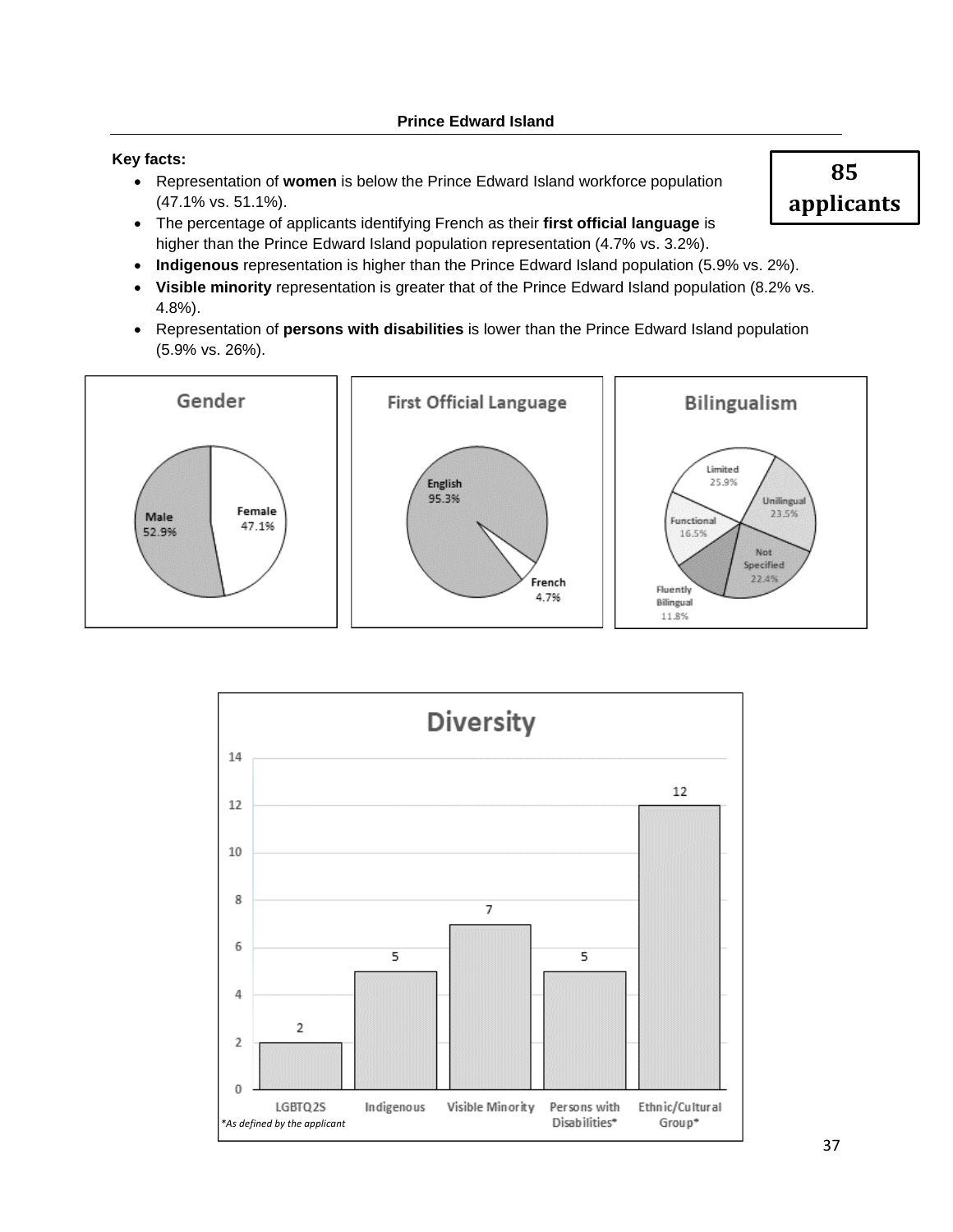#### **Quebec**

#### **Key facts:**

- Representation of **women** is below the Quebec population estimates (36.1% vs. 50.3%).
- The percentage of applicants identifying French as their **first official language** is nearly equal to the Quebec population representation (83.6% vs. 83.7%).
- **Indigenous** representation is higher than the Quebec population (10.7% vs. 2.3%).
- **Visible minority** representation is greater than the Quebec population (21.5% vs. 13%).
- Representation of **persons with disabilities** is lower than the Quebec population (6.3% vs. 16.1%).





**792 applicants**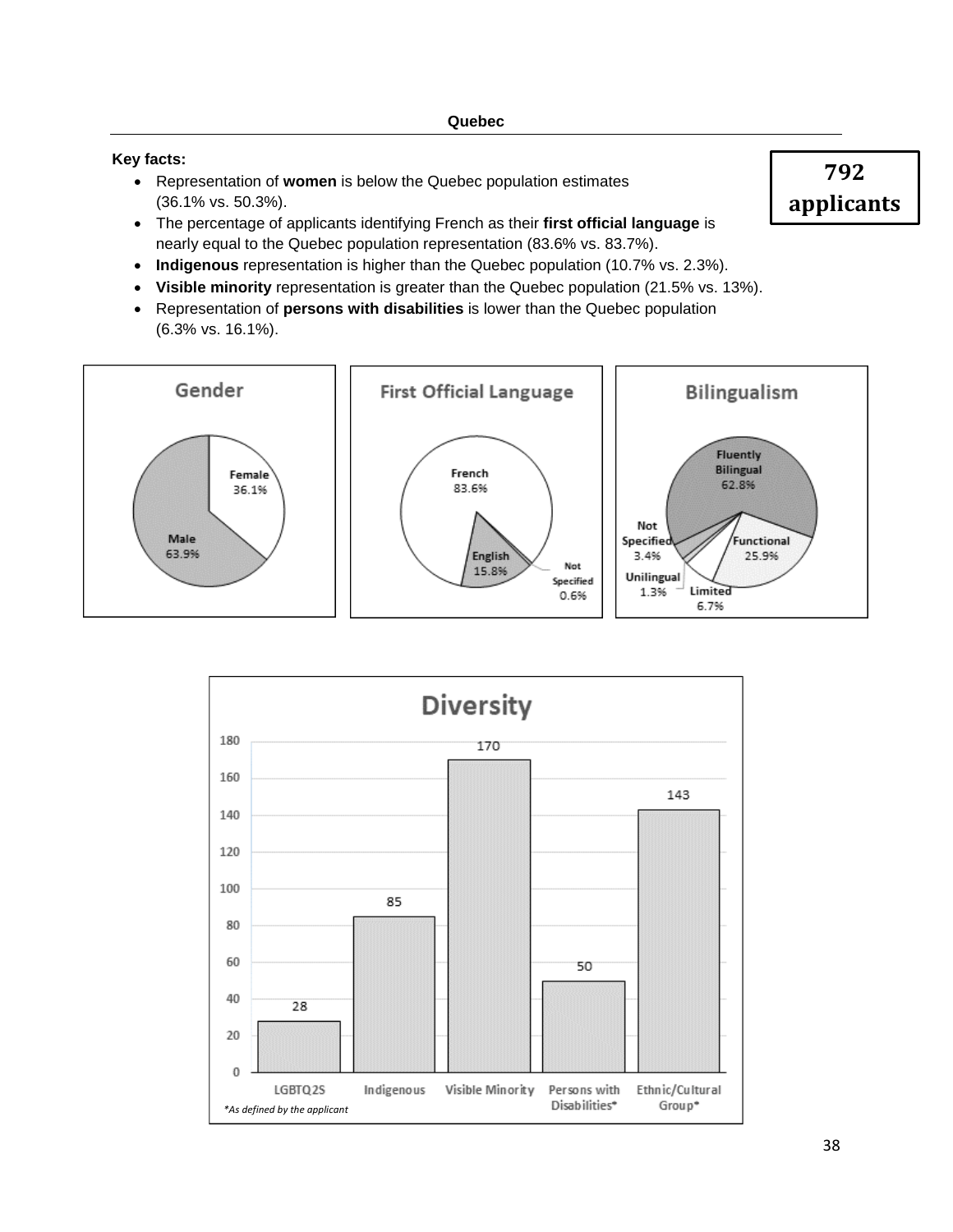- Representation of **women** is below the Saskatchewan population estimates (35.7% vs. 49.6%).
- The percentage of applicants identifying French as their **first official language** is higher than the Saskatchewan population representation (7.1% vs. 1.3%).
- **Indigenous** representation is greater than the Saskatchewan population (28.6% vs. 16.3%).
- **Visible minority** representation is above that of the Saskatchewan population (25% vs. 10.8%).
- Representation of **persons with disabilities** is lower than the Saskatchewan population (3.6% vs. 24.3%).